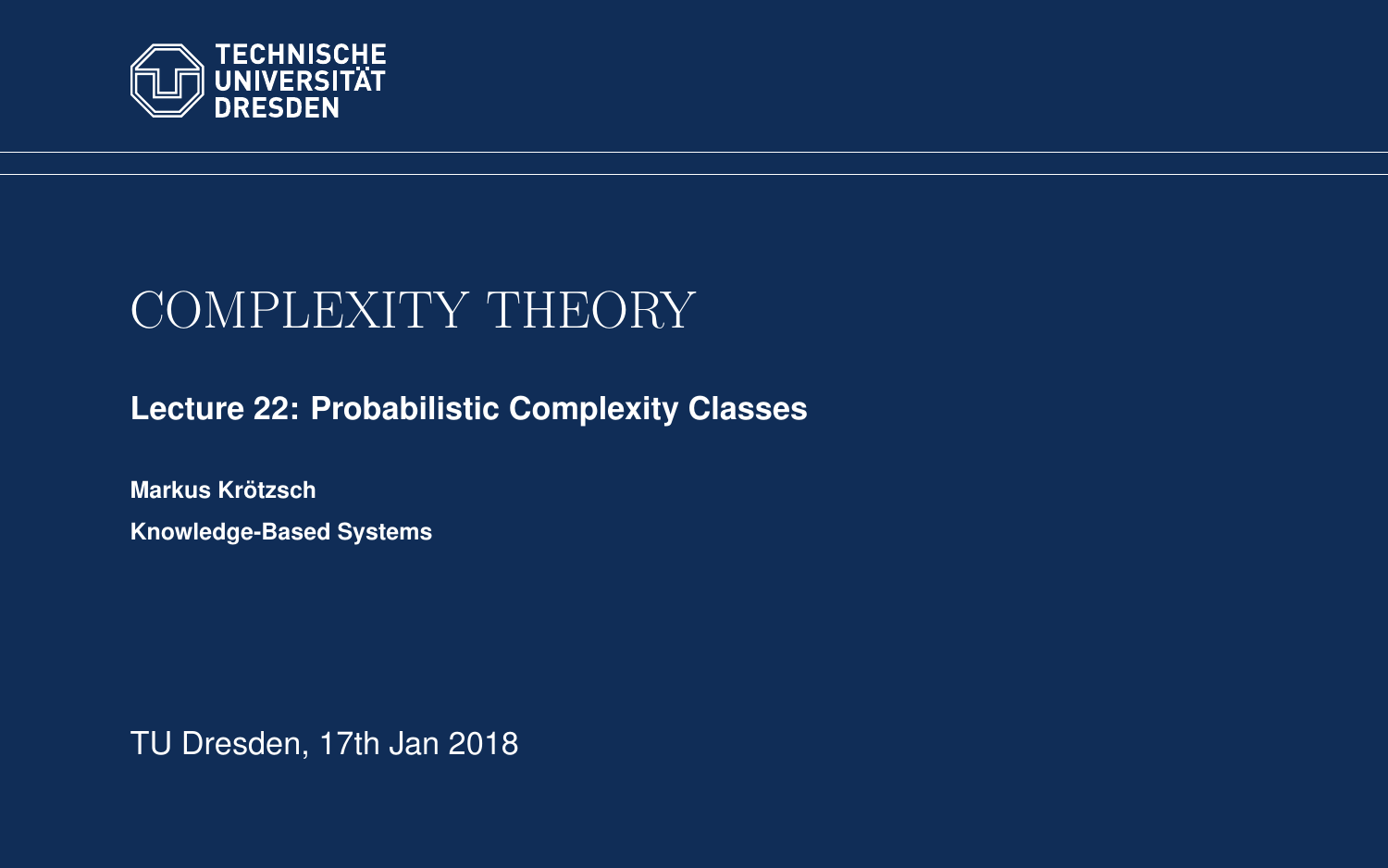### Review: PP and BPP

**Definition 21.4:** A language **L** is in Polynomial Probabilistic Time (PP) if there is a PTM M such that:

- there is a polynomial function  $f$  such that  $M$  will always halt after  $f(|w|)$  steps on all input words *w*,
- if  $w \in L$ , then Pr [*M* accepts  $w$ ] >  $\frac{1}{2}$ ,
- if  $w \notin L$ , then Pr [*M* accepts  $w \leq \frac{1}{2}$ .

**Definition 21.11:** A language **L** is in Bounded-Error Polynomial Probabilistic Time (BPP) if there is a PTM  $M$  such that:

- there is a polynomial function  $f$  such that  $M$  will always halt after  $f(|w|)$  steps on all input words *w*,
- if  $w \in L$ , then Pr [*M* accepts  $w \geq \frac{2}{3}$ ,
- if  $w \notin L$ , then Pr [*M* accepts  $w \leq \frac{1}{3}$ .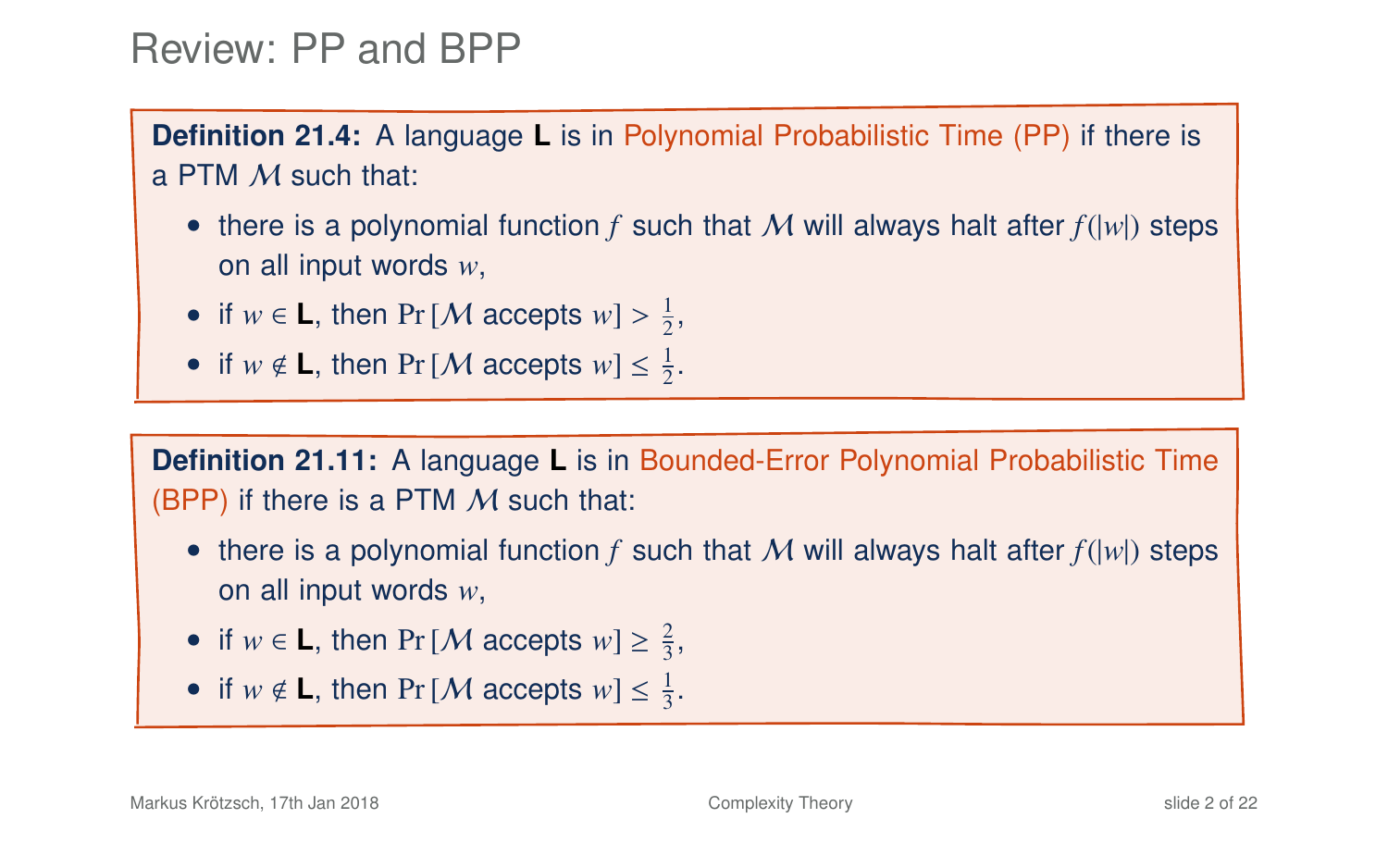Random numbers as witness strings

We can replace the built-in true random number generator by a sufficiently long string of random numbers provided in addition to the input.

# **AMILLION Random Digits**



Rand Corporation, [https://www.rand.org/pubs/monograph\\_reports/MR1418.html](https://www.rand.org/pubs/monograph_reports/MR1418.html)

Markus Krötzsch, 17th Jan 2018 [Complexity Theory](#page-0-0) slide 3 of 22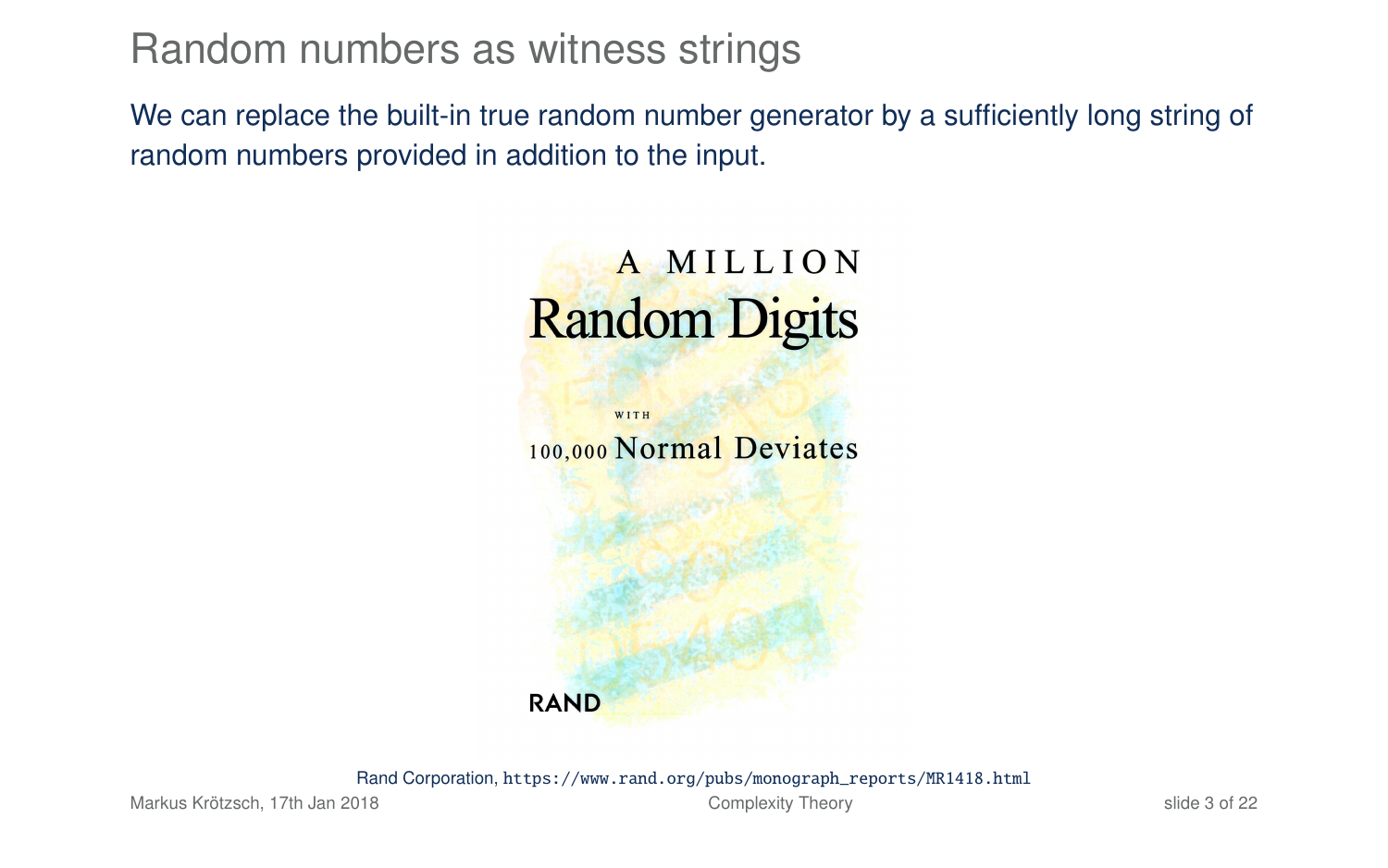A word of warning on BPP

We gave two equivalent definitions for BPP:

- (1) Polynomial-time bounded PTMs with probability  $\leq \frac{1}{3}$  of returning a wrong result
- (2) Polynomial-time bounded DTMs that receive an additional input of random numbers  $r \in \{0, 1\}^m$  of uniform length *m*, polynomial in |w|; and producing the correct result for at least  $\frac{2}{3}$  such random strings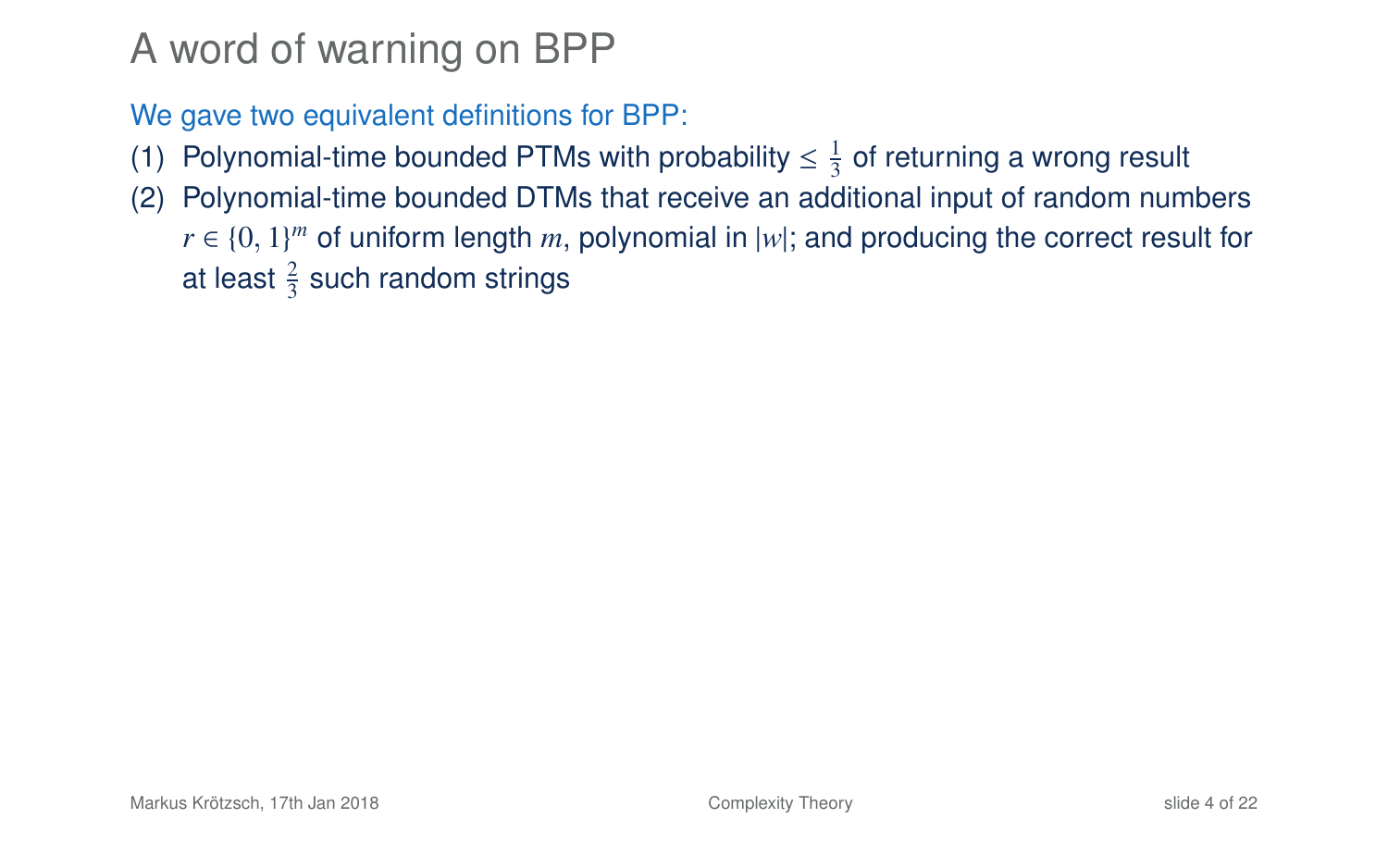# A word of warning on BPP

We gave two equivalent definitions for BPP:

- (1) Polynomial-time bounded PTMs with probability  $\leq \frac{1}{3}$  of returning a wrong result
- (2) Polynomial-time bounded DTMs that receive an additional input of random numbers  $r \in \{0, 1\}^m$  of uniform length *m*, polynomial in |w|; and producing the correct result for at least  $\frac{2}{3}$  such random strings

Note that we are not just counting the correct computation paths in either case:

- In Case (1), we sum up probabilities of correct runs; a short path has a higher probability than a single long path
- In Case (2), we count witness strings, but several witness strings might belong to the same path (if it is shorter and does not use all random numbers); thus paths have different numbers of witnesses to account for their different weight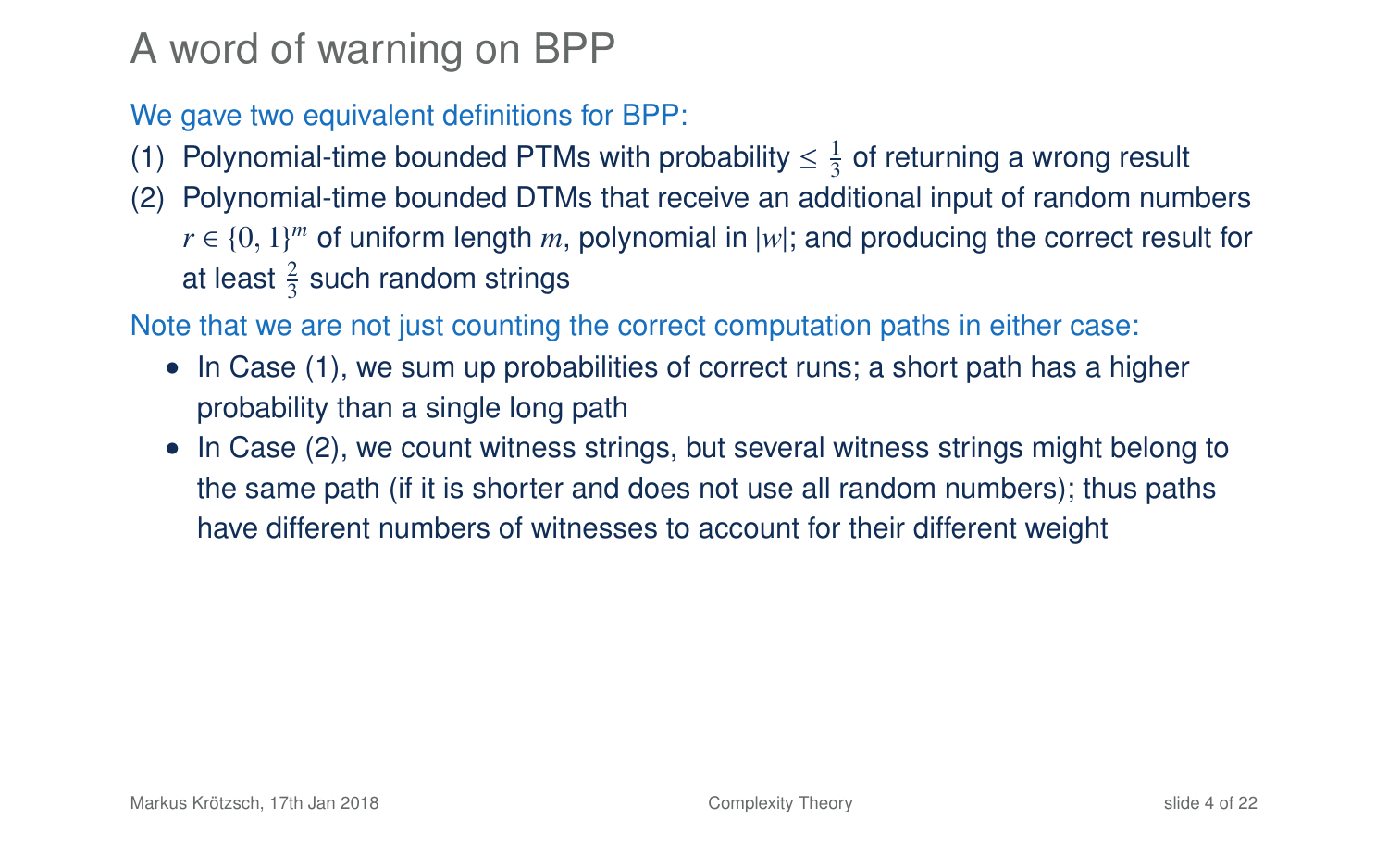# A word of warning on BPP

We gave two equivalent definitions for BPP:

- (1) Polynomial-time bounded PTMs with probability  $\leq \frac{1}{3}$  of returning a wrong result
- (2) Polynomial-time bounded DTMs that receive an additional input of random numbers  $r \in \{0, 1\}^m$  of uniform length *m*, polynomial in |w|; and producing the correct result for at least  $\frac{2}{3}$  such random strings

Note that we are not just counting the correct computation paths in either case:

- In Case (1), we sum up probabilities of correct runs; a short path has a higher probability than a single long path
- In Case (2), we count witness strings, but several witness strings might belong to the same path (if it is shorter and does not use all random numbers); thus paths have different numbers of witnesses to account for their different weight

**Warning:** If paths can have different lengths, then requiring that  $\geq \frac{2}{3}$  of all computation paths are correct is not the same as requiring that a correct path occurs with probability  $\geq \frac{2}{3}$ . The former defines a class called BPP<sub>path</sub> instead of BPP. Han, Hemaspaandra, and Thierauf showed that BPP<sub>path</sub> is most likely strictly more powerful than BPP! For example,  $NP^{BPP} \subseteq BPP_{path}$ .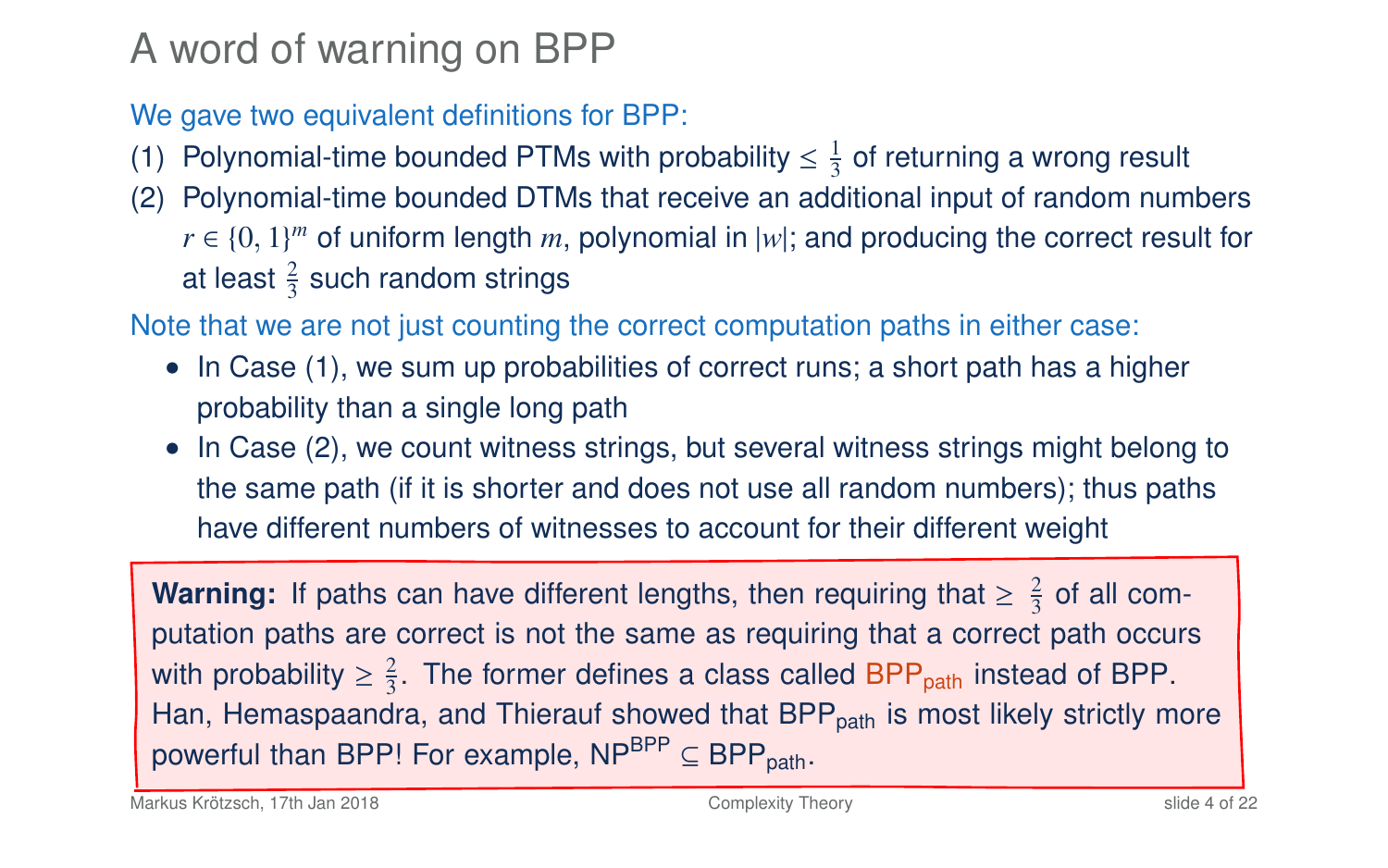# PP is hard

#### **We found that:**

- $\bullet$  NP  $\subset$  PP.
- coNP ⊆ PP, and
- $PH \subseteq P^{PP}$  (without proof)

As an upper bound, we got  $PP \subseteq PSpace$ .

Indeed, the word problem for PP languages seems to require exponential effort to check, since the probability of accepting words in the language may be exponentially close to the probability of accepting words that are not in the language.

 $\rightarrow$  no practical class of probabilistic algorithms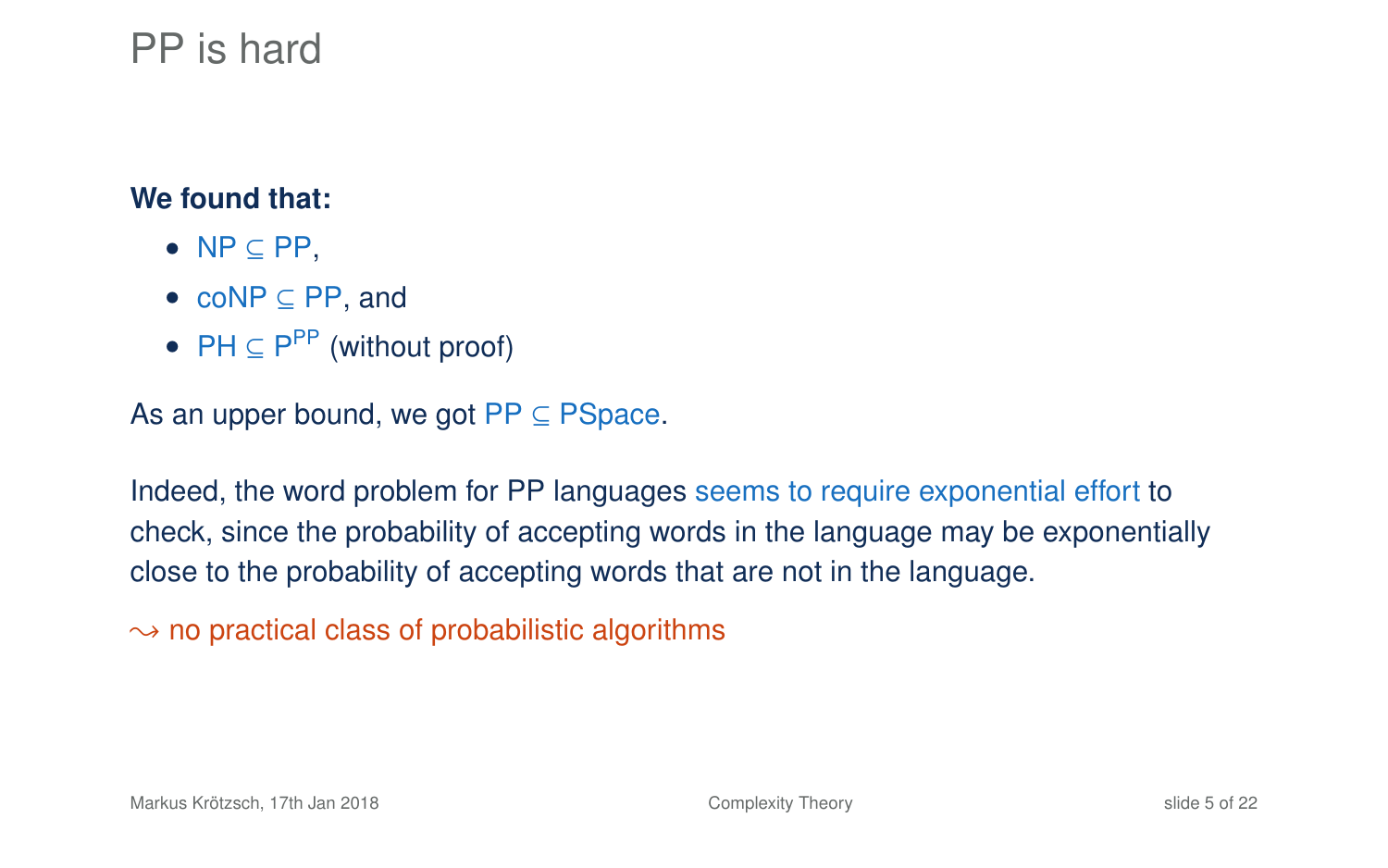# Understanding BPP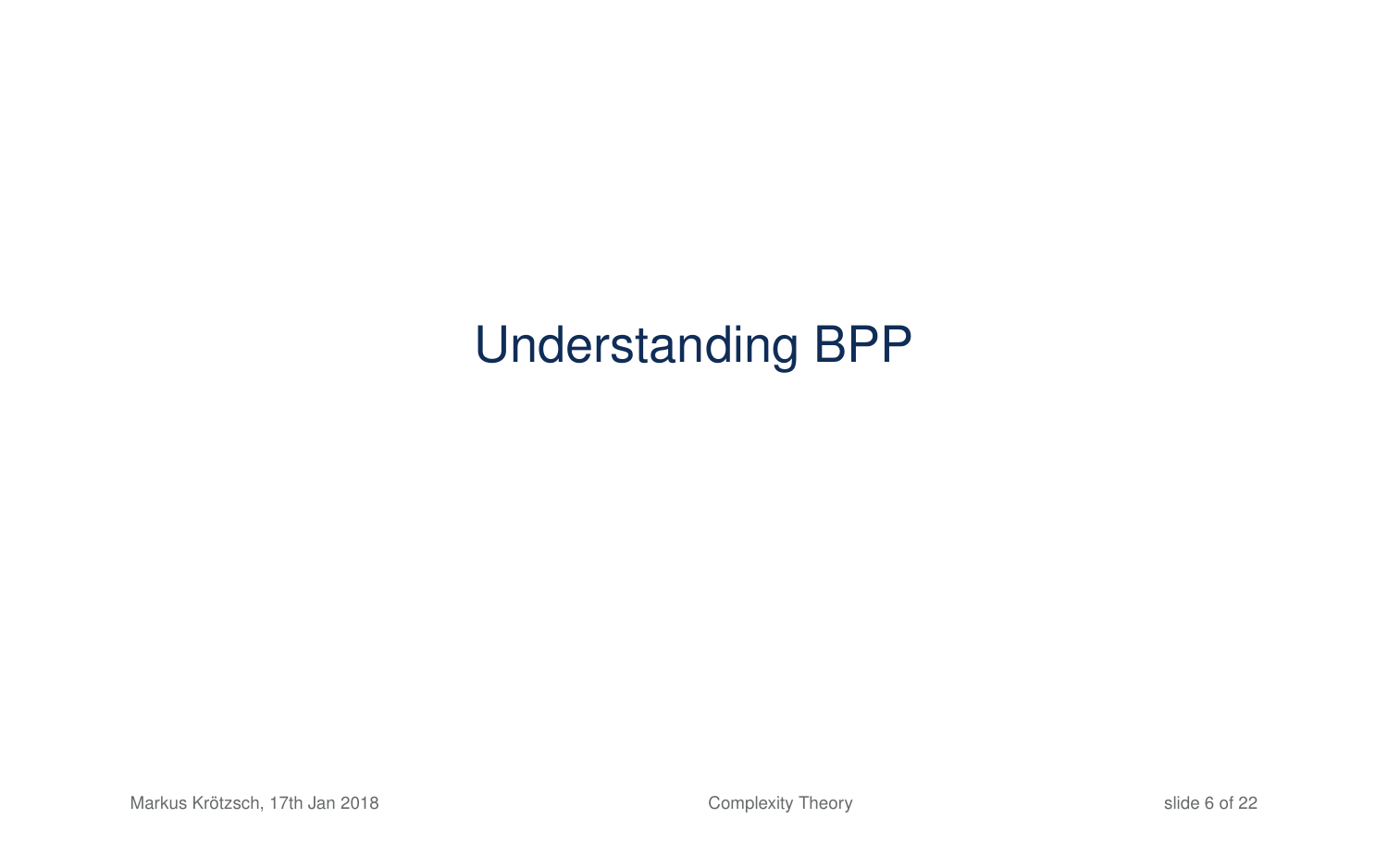# BPP is practical

### We found (Theorem 21.12):

- If a polytime PTM produces the correct output with probability  $\geq \frac{1}{2} + |w|^{-c}$ ,
- then some polytime PTM produces the correct output with probability  $\geq 1-2^{|w|^d}$ .

**In words:** even a weak bound on the error is enough to obtain almost arbitrary certainty in polynomial time!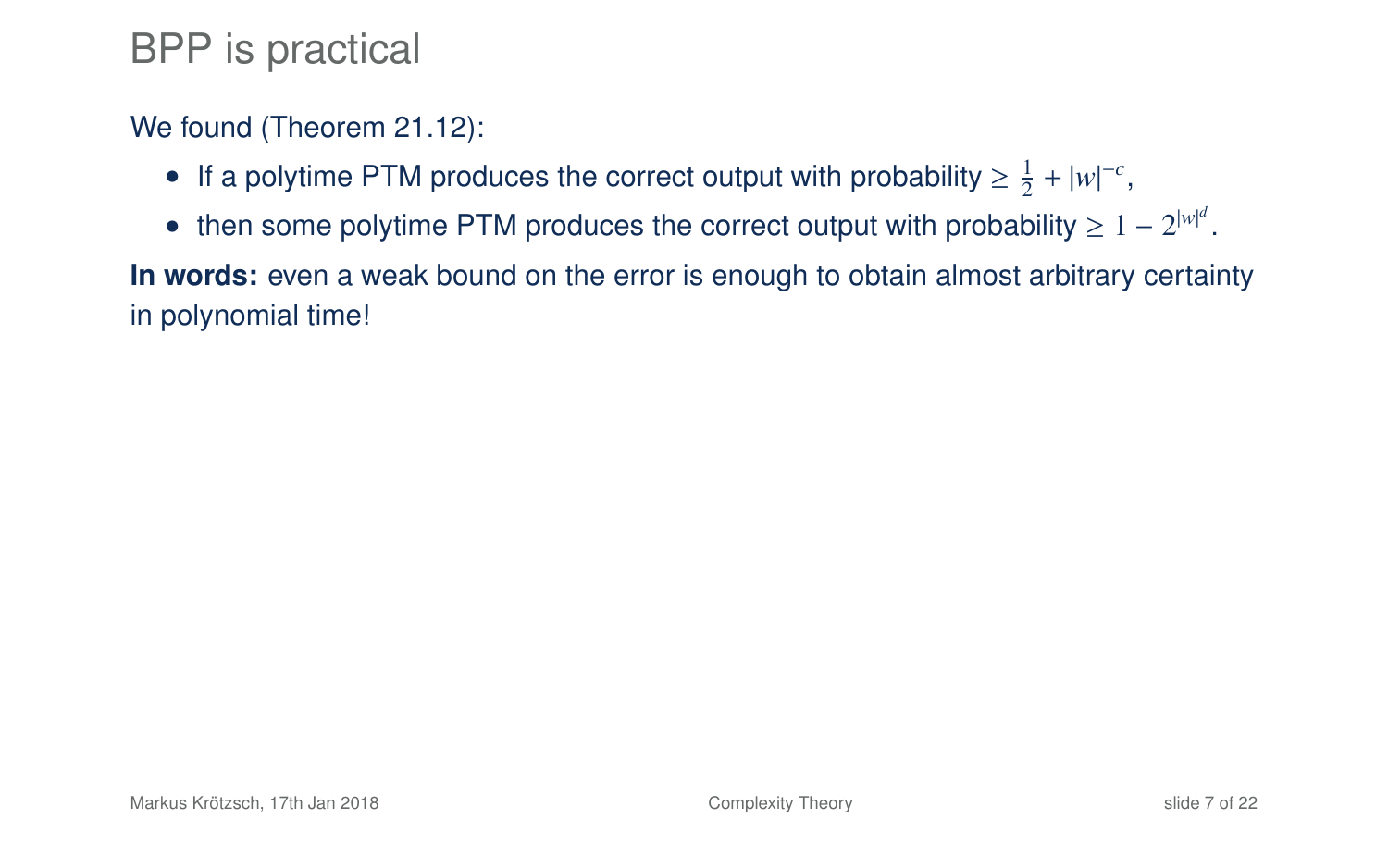# BPP is practical

### We found (Theorem 21.12):

- If a polytime PTM produces the correct output with probability  $\geq \frac{1}{2} + |w|^{-c}$ ,
- then some polytime PTM produces the correct output with probability  $\geq 1-2^{|w|^d}$ .

**In words:** even a weak bound on the error is enough to obtain almost arbitrary certainty in polynomial time!

**Corollary 21.15:** Defining the class BPP with any bounded error probability  $\lt \frac{1}{2}$ instead of  $\frac{1}{3}$  leads to the same class of languages.

**Corollary 21.16:** For any language in BPP, there is a polynomial time algorithm with exponentially low probability of error.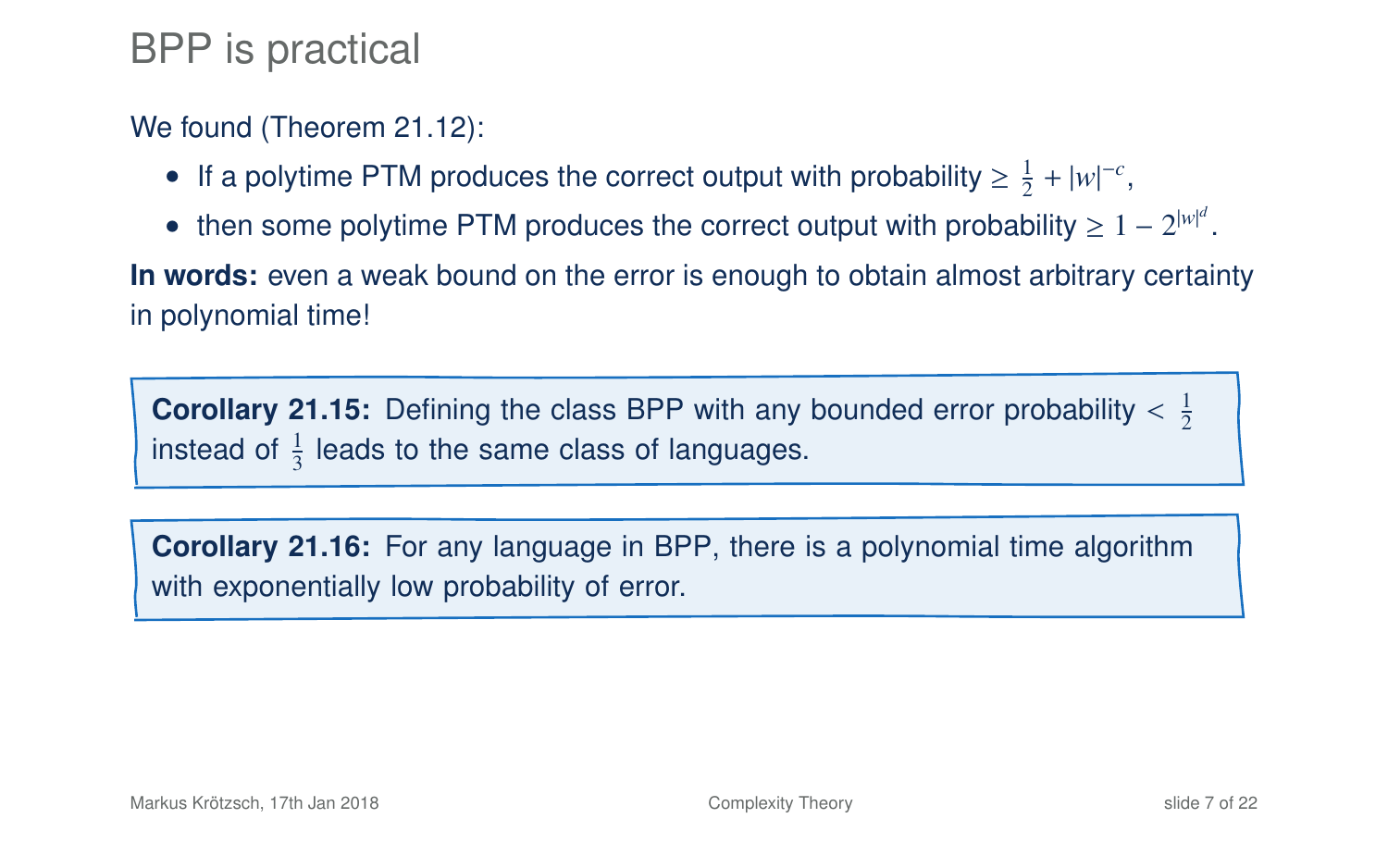# BPP is practical

### We found (Theorem 21.12):

- If a polytime PTM produces the correct output with probability  $\geq \frac{1}{2} + |w|^{-c}$ ,
- then some polytime PTM produces the correct output with probability  $\geq 1-2^{|w|^d}$ .

**In words:** even a weak bound on the error is enough to obtain almost arbitrary certainty in polynomial time!

**Corollary 21.15:** Defining the class BPP with any bounded error probability  $\lt \frac{1}{2}$ instead of  $\frac{1}{3}$  leads to the same class of languages.

**Corollary 21.16:** For any language in BPP, there is a polynomial time algorithm with exponentially low probability of error.

### BPP might be better than P for describing what is "tractable in practice"!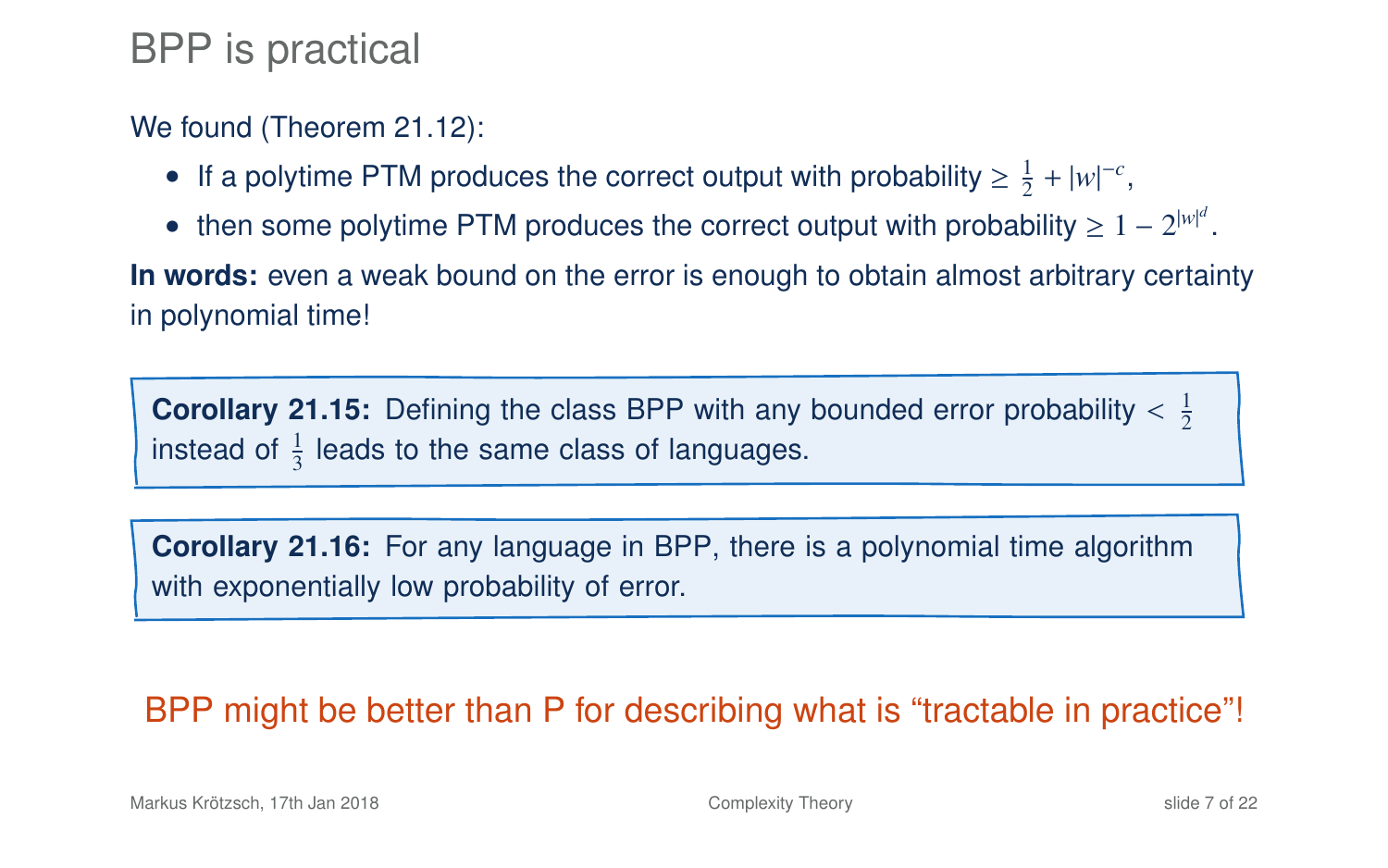# Summary and open questions

We have already seen that BPP is robust against the actual error bound

Moreover, it is not hard to show the following:

- BPP is closed under complement (exercise)
- $BPP^{BPP} = BPP$  (exercise)

We have not discussed several important questions:

- What happens if we assume unfair coins? (Pr [heads]  $\neq \frac{1}{2}$ )
- How does BPP relate to other complexity classes?
- Which problems are in BPP and which are BPP-complete?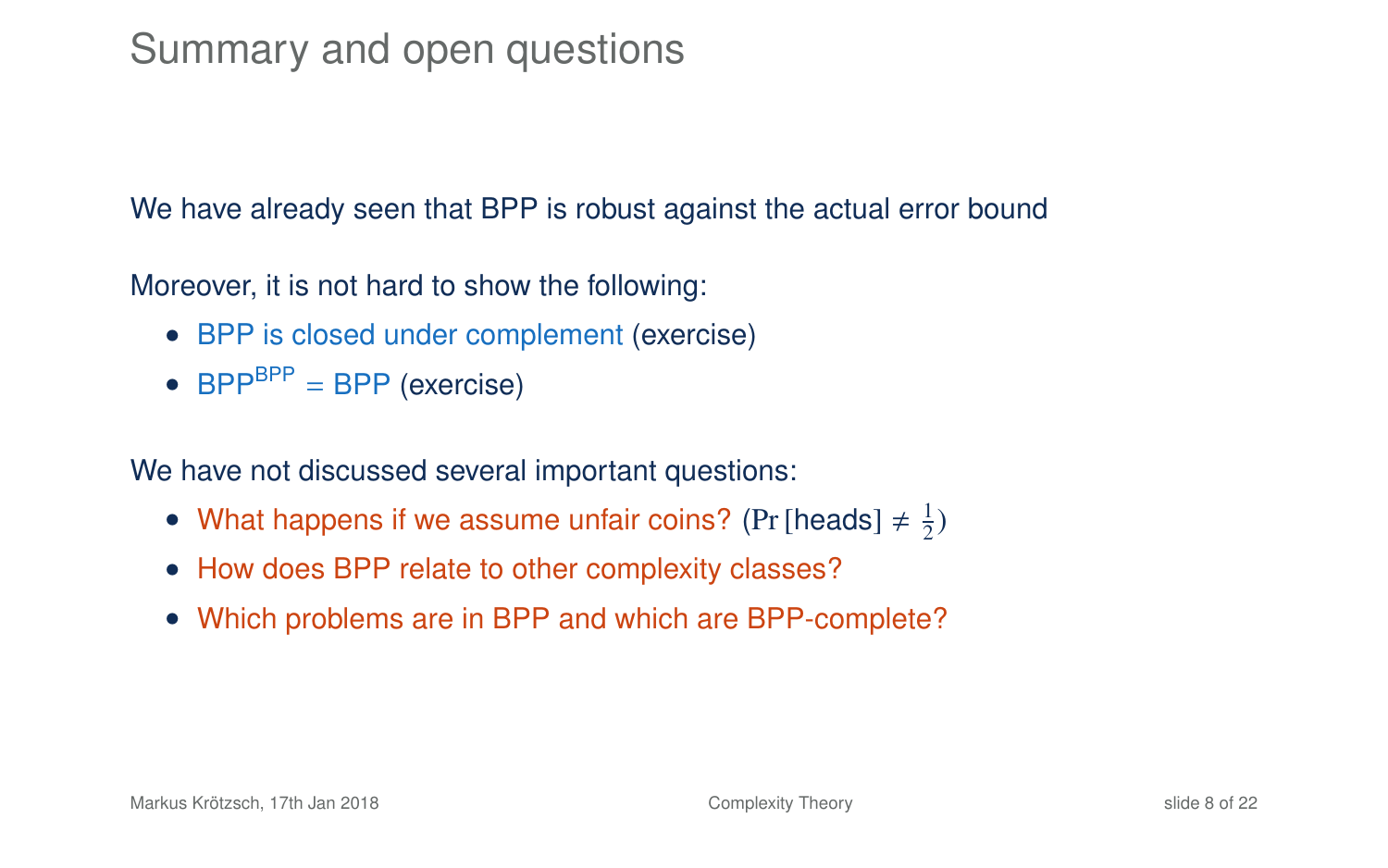# Robustness using unfair coins (1)

Would a PTM have greater power if its random number generator would output 1 with probability  $\rho \neq \frac{1}{2}$ ?

<span id="page-12-0"></span>**Proposition 22.1:** A coin with Pr [heads] =  $\rho$  can be simulated by a PTM in expected time  $O(1)$  provided that the *i*th bit of  $\rho$  is computable in polynomial time w.r.t. *i*.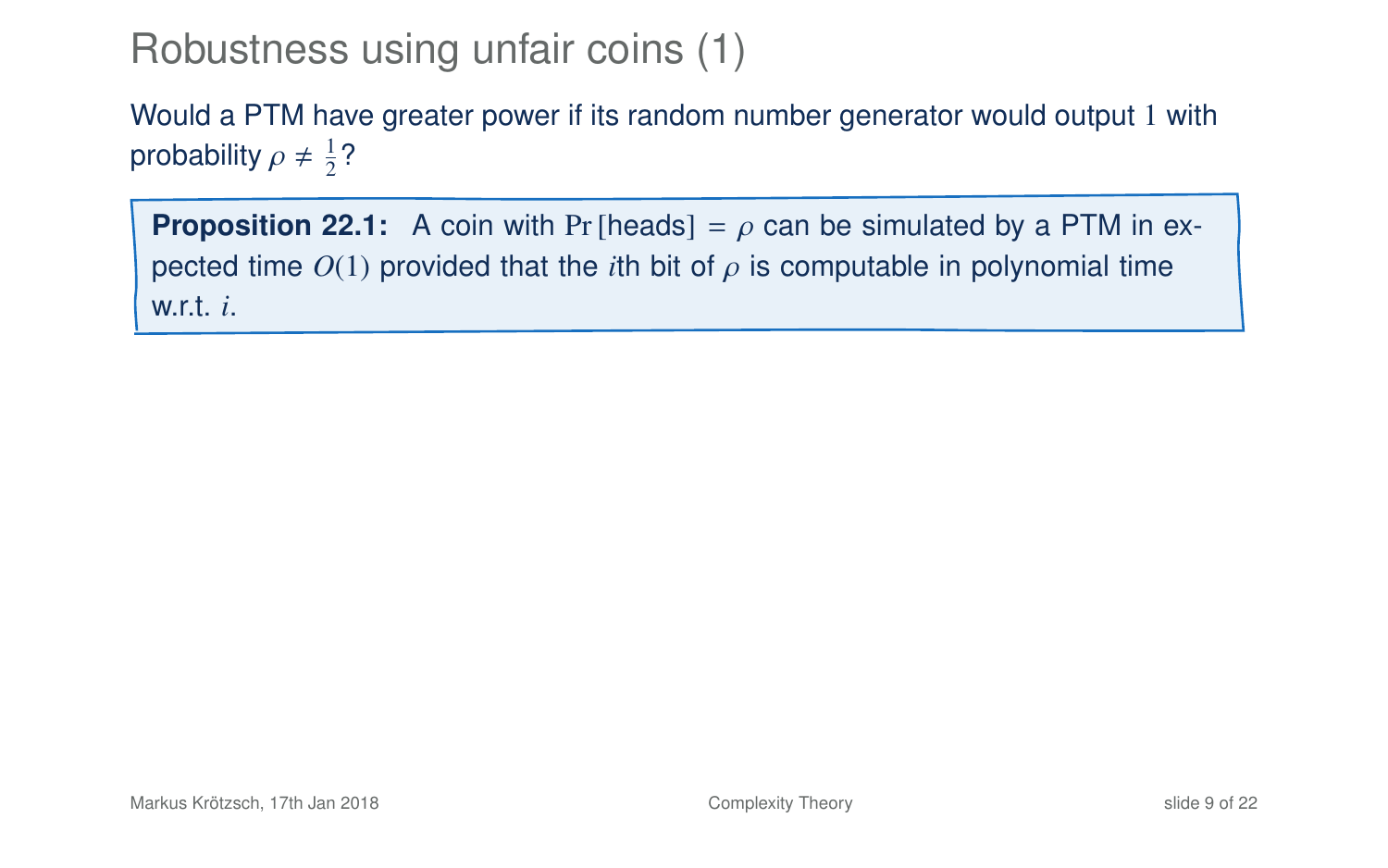# Robustness using unfair coins (1)

Would a PTM have greater power if its random number generator would output 1 with probability  $\rho \neq \frac{1}{2}$ ?

**Proposition 22.1:** A coin with Pr [heads] =  $\rho$  can be simulated by a PTM in expected time  $O(1)$  provided that the *i*th bit of  $\rho$  is computable in polynomial time w.r.t. *i*.

**Proof:** Let  $0. \rho_1 \rho_2 \rho_3 \cdots$  be the binary expansion of  $\rho$ . Starting with  $i = 1$ , do:

- Compute a random bit  $b_i \in \{0, 1\}$
- If  $\rho_i > b_i$ , return "heads"
- If  $\rho_i < b_i$ , return "tails"
- If  $\rho_i = b_i$ , increment *i* and repeat procedure.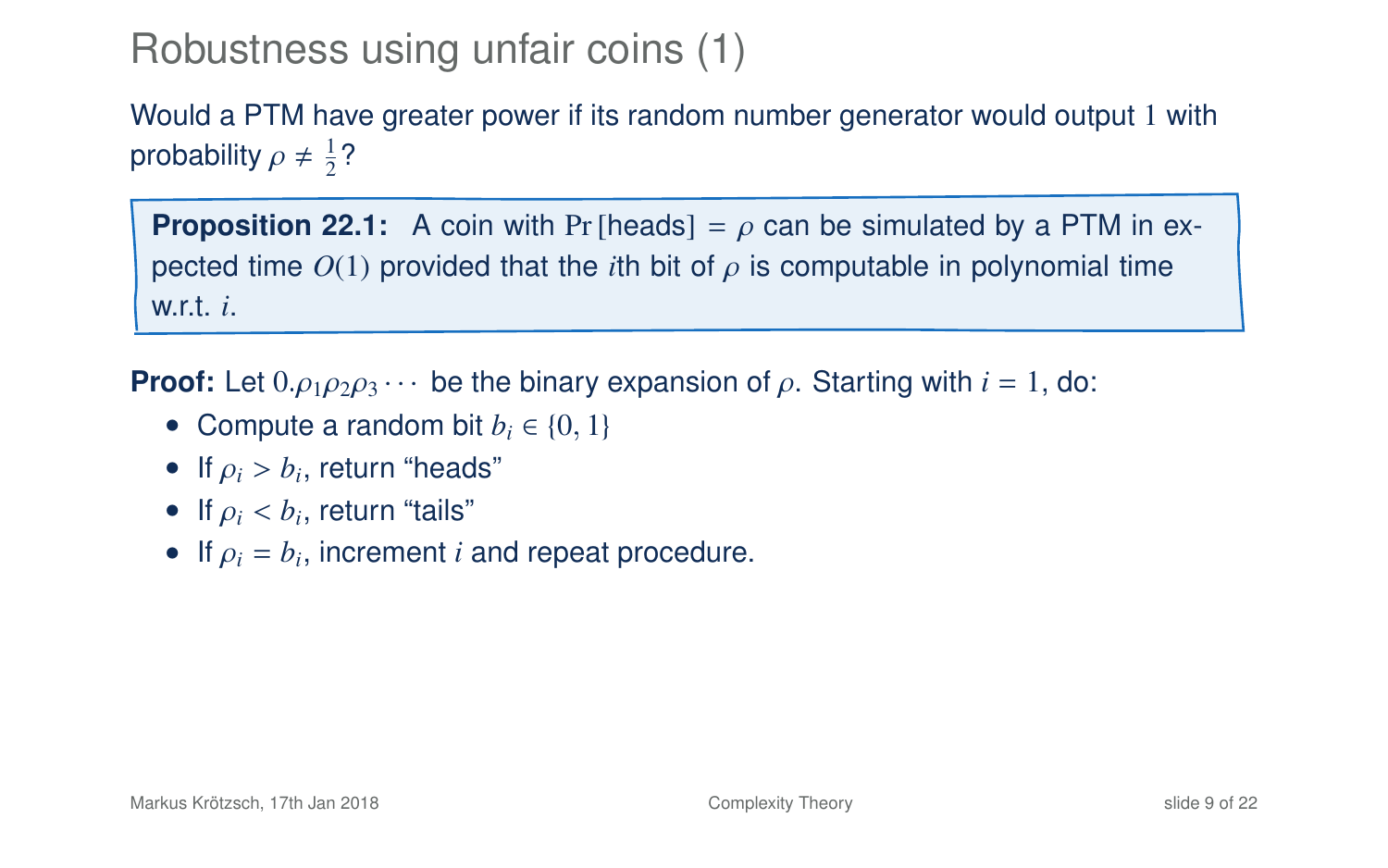# Robustness using unfair coins (1)

Would a PTM have greater power if its random number generator would output 1 with probability  $\rho \neq \frac{1}{2}$ ?

**Proposition 22.1:** A coin with Pr [heads] =  $\rho$  can be simulated by a PTM in expected time  $O(1)$  provided that the *i*th bit of  $\rho$  is computable in polynomial time w.r.t. *i*.

**Proof:** Let  $0. \rho_1 \rho_2 \rho_3 \cdots$  be the binary expansion of  $\rho$ . Starting with  $i = 1$ , do:

- Compute a random bit  $b_i \in \{0, 1\}$
- If  $\rho_i > b_i$ , return "heads"
- If  $\rho_i < b_i$ , return "tails"
- If  $\rho_i = b_i$ , increment *i* and repeat procedure.

Analysis:

- The simulation reaches step  $i + 1$  with probability  $(\frac{1}{2})^i$
- Combined probability of "heads":  $\sum_i \rho_i \frac{1}{2^i} = \rho$
- The expected runtime is  $O(\sum_i i^c \frac{1}{2^i})$ , where *c* is a constant degree capturing the **polynomial effort of computing**  $\rho_i$  **– this can be shown to be in**  $O(1)$ **.**  $\square$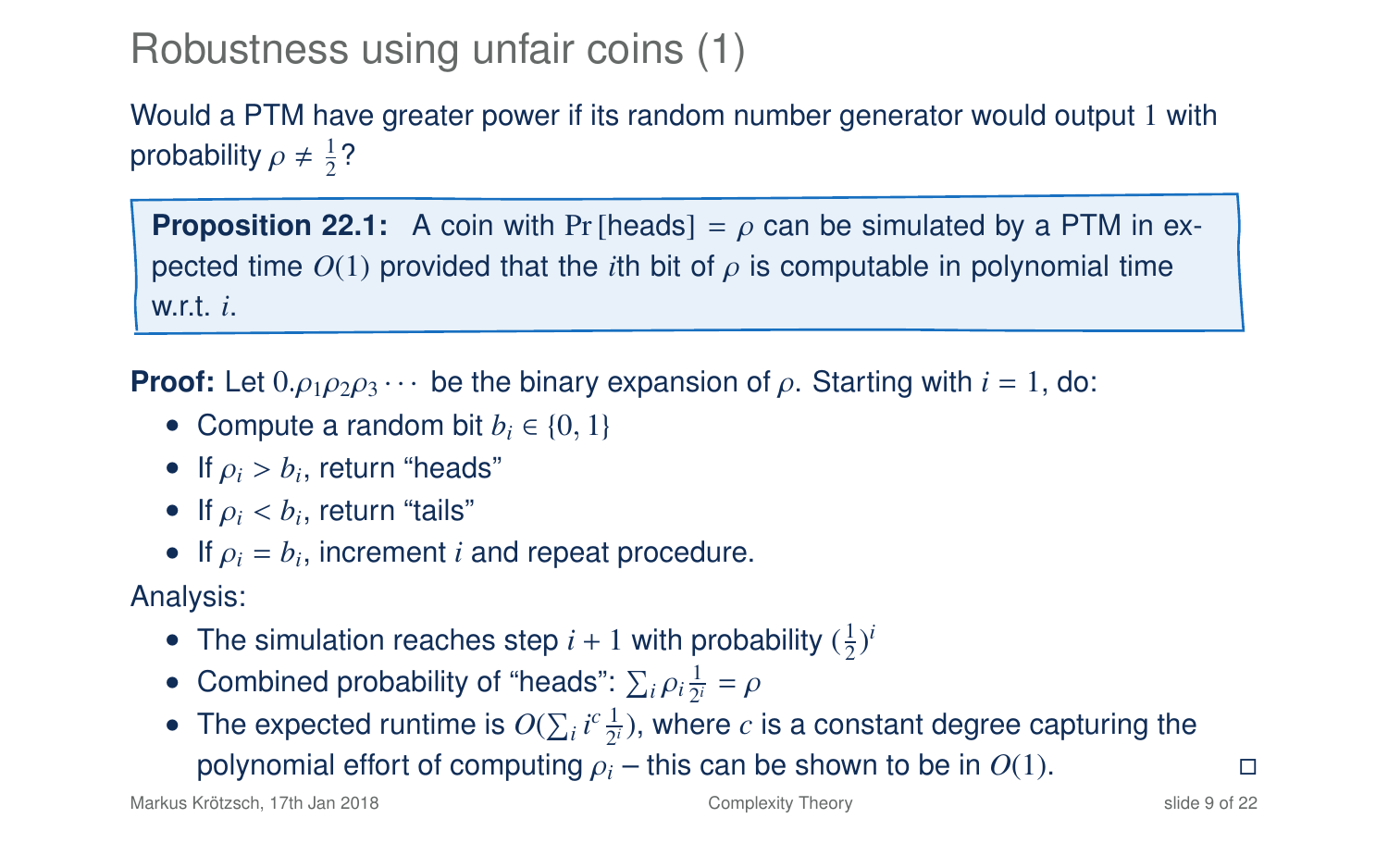# Robustness using unfair coins (2)

**Note:** Proposition 22[.1](#page-12-0) requires  $\rho$  to be efficiently computable. Unfair coins with hard to compute probabilities would indeed increase the computational power.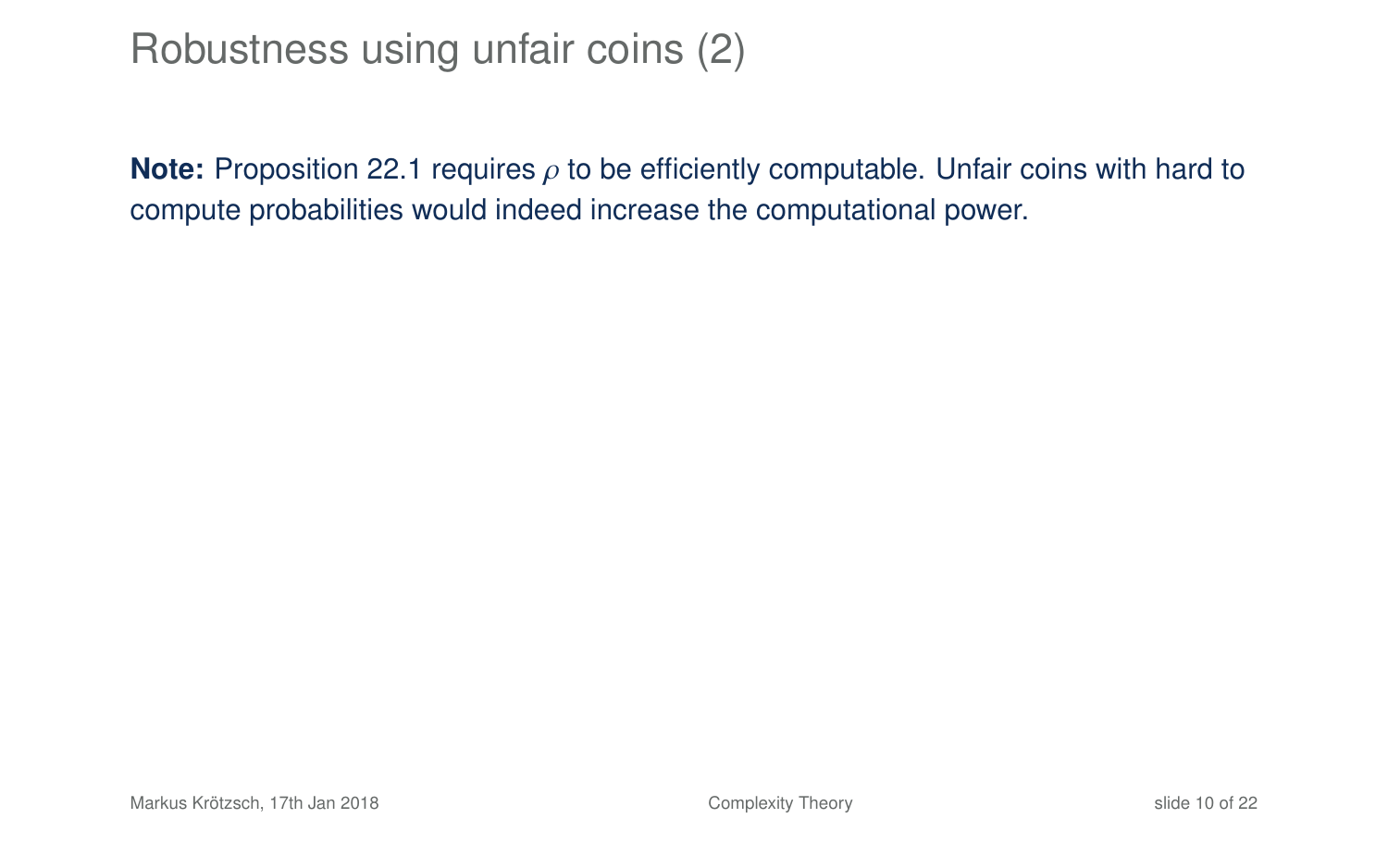# Robustness using unfair coins (2)

**Note:** Proposition 22[.1](#page-12-0) requires ρ to be efficiently computable. Unfair coins with hard to compute probabilities would indeed increase the computational power.

Conversely, we may ask if a PTM with unfair coin could simulate a fair coin:

**Proposition 22.2:** A coin with Pr [heads]  $=$   $\frac{1}{2}$  can be simulated by a TM that may use a coin with heads-probability  $\rho$  in time  $O(\frac{1}{\rho(1-\rho)})$ .

**Proof:** See exercise (for the basic technique of simulating fair coins with arbitrary ones)

Note that the previous result does not require  $\rho$  to be computable.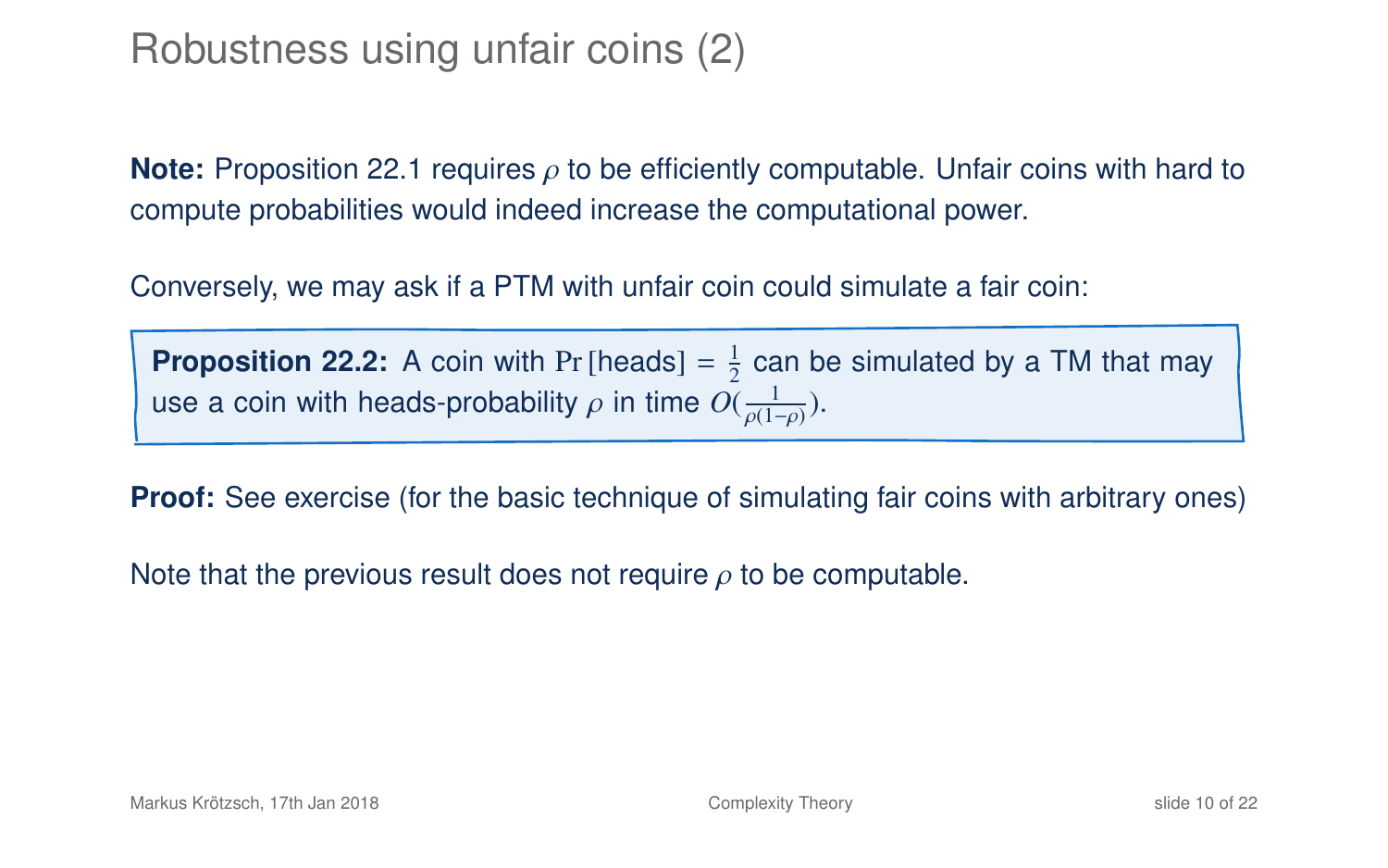# Robustness using unfair coins (2)

**Note:** Proposition 22[.1](#page-12-0) requires ρ to be efficiently computable. Unfair coins with hard to compute probabilities would indeed increase the computational power.

Conversely, we may ask if a PTM with unfair coin could simulate a fair coin:

**Proposition 22.2:** A coin with Pr [heads]  $=$   $\frac{1}{2}$  can be simulated by a TM that may use a coin with heads-probability  $\rho$  in time  $O(\frac{1}{\rho(1-\rho)})$ .

**Proof:** See exercise (for the basic technique of simulating fair coins with arbitrary ones)

Note that the previous result does not require  $\rho$  to be computable.

**Conclusion:** BPP is rather robust against the use of different coins.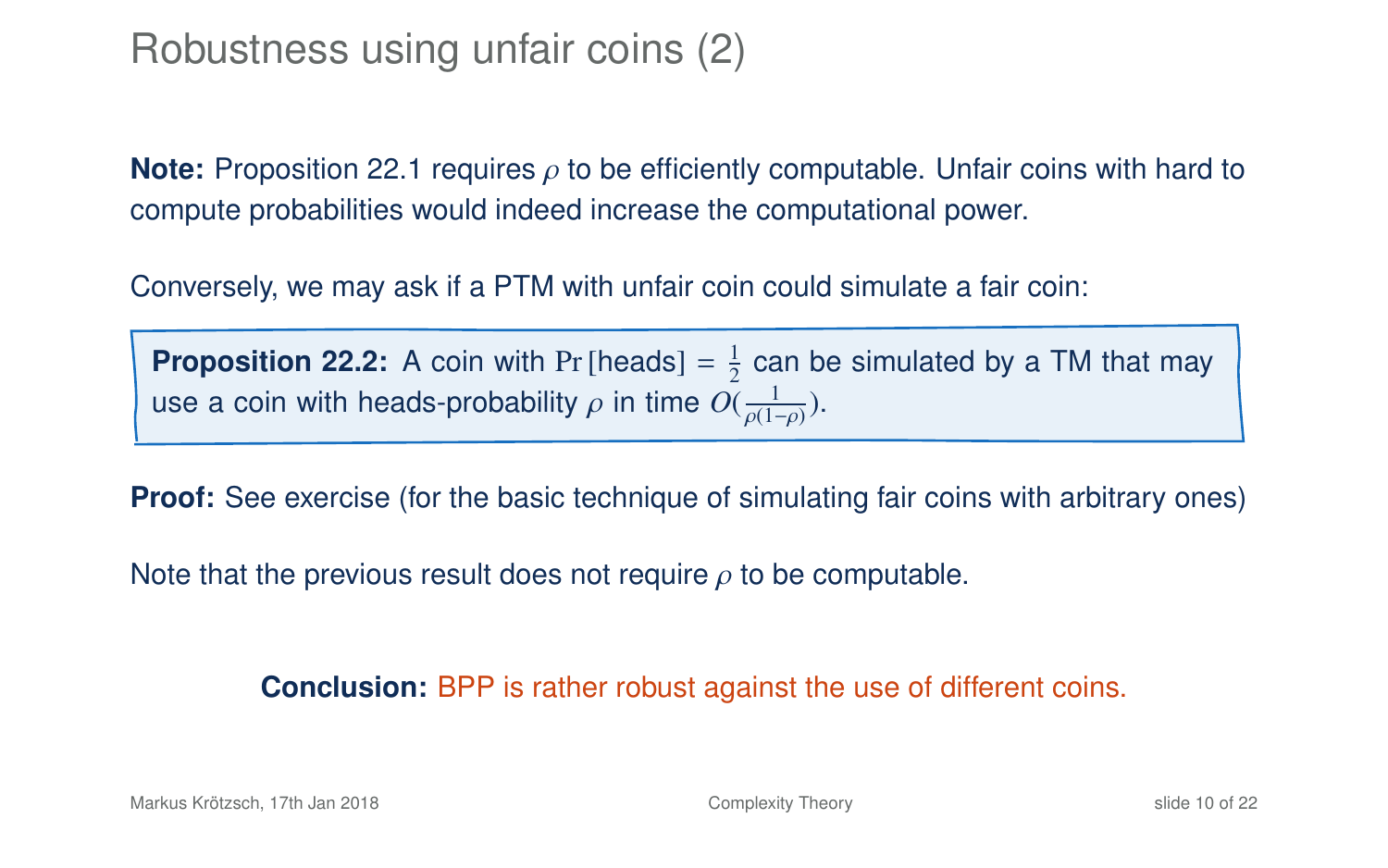# Polynomial Identity Testing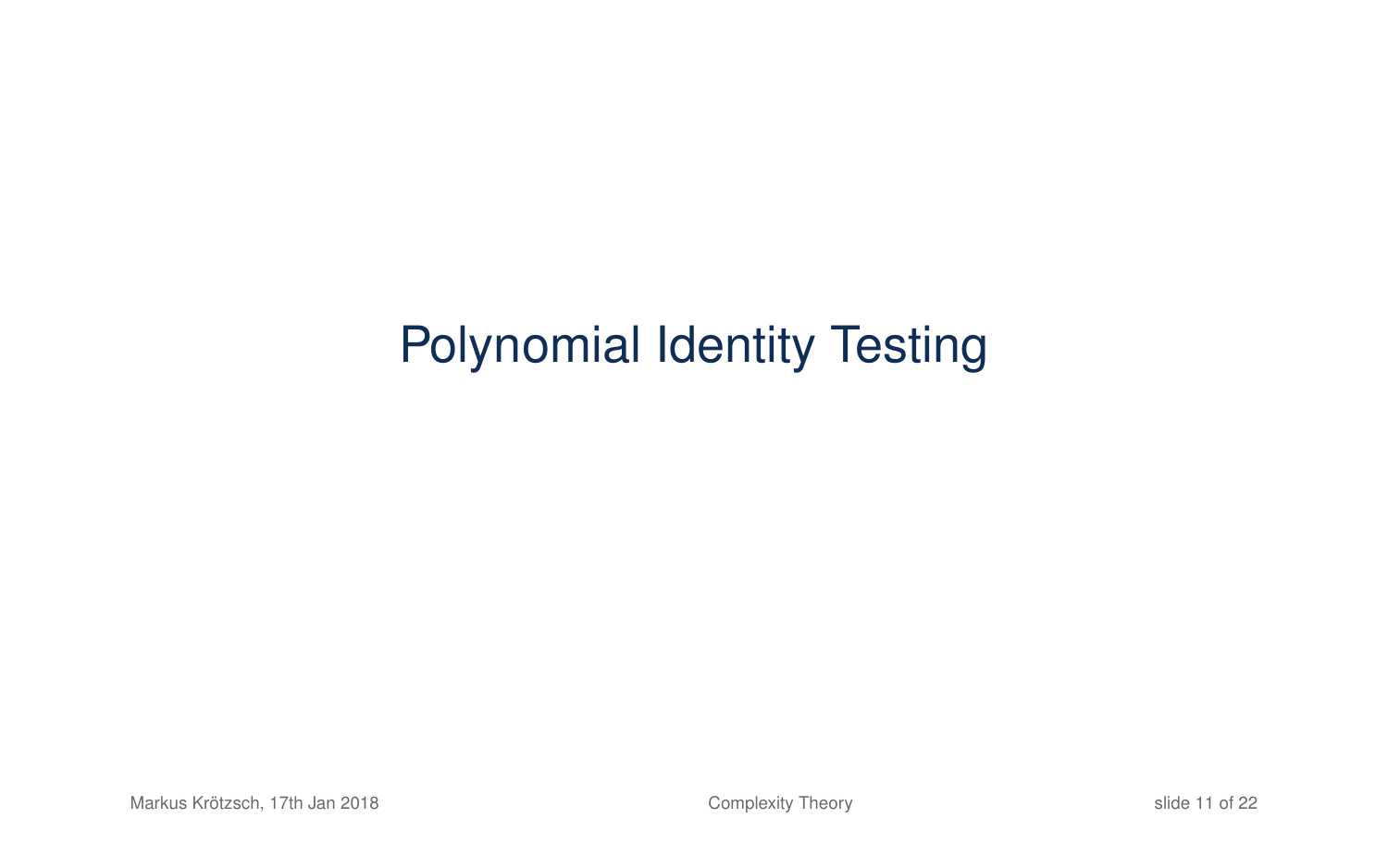We given an example of a problem in BPP that is not known to be in P.

### **Polynomial Identity Testing (PIT):**

- Task: Determine if two polynomial functions are equal, i.e., have the same results on all inputs
- The polynomials can be multivariate (i.e., contain more than two variables)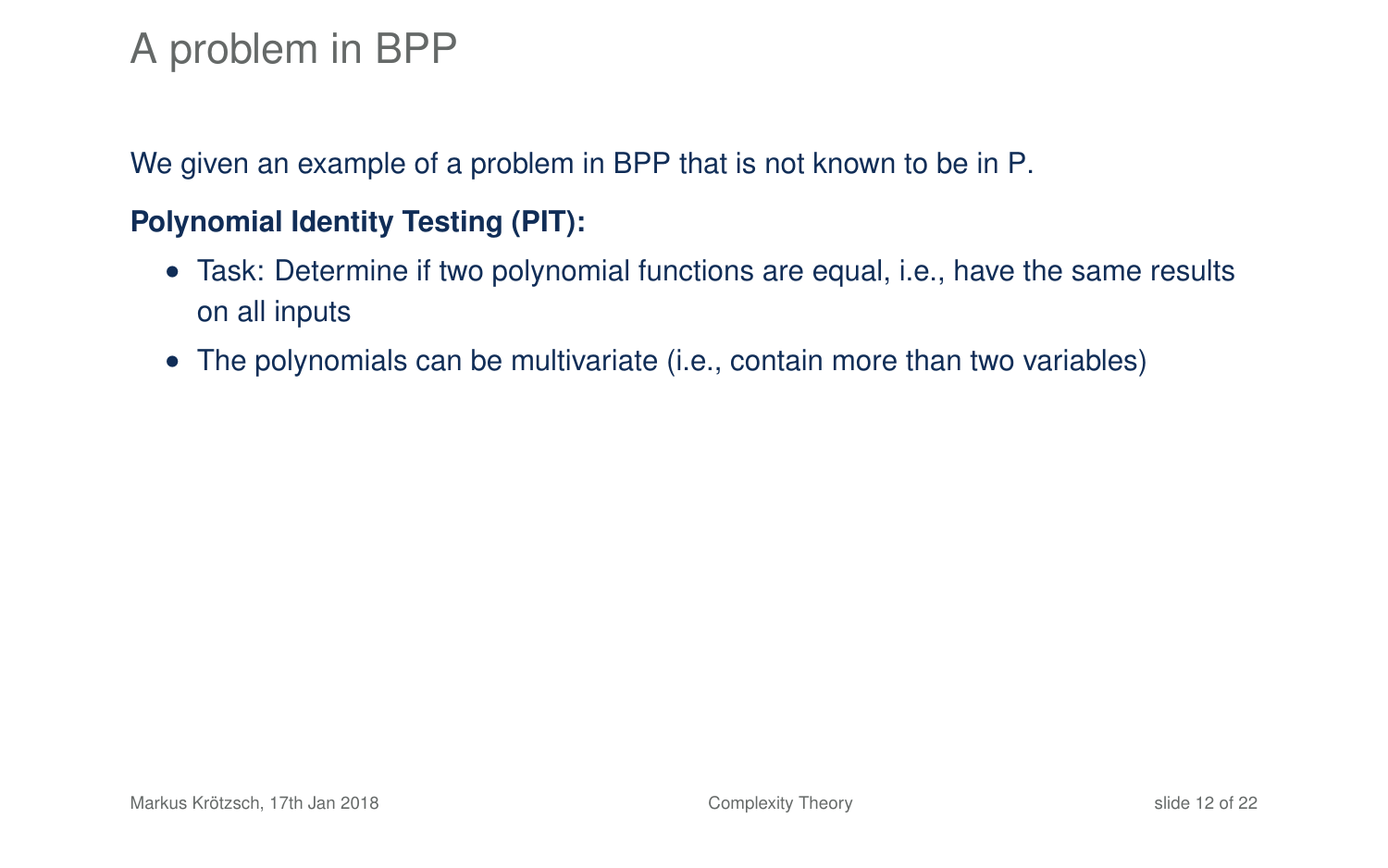We given an example of a problem in BPP that is not known to be in P.

### **Polynomial Identity Testing (PIT):**

- Task: Determine if two polynomial functions are equal, i.e., have the same results on all inputs
- The polynomials can be multivariate (i.e., contain more than two variables)
- Challenge: The polynomials are not given in their normal form (as a sum of monomials)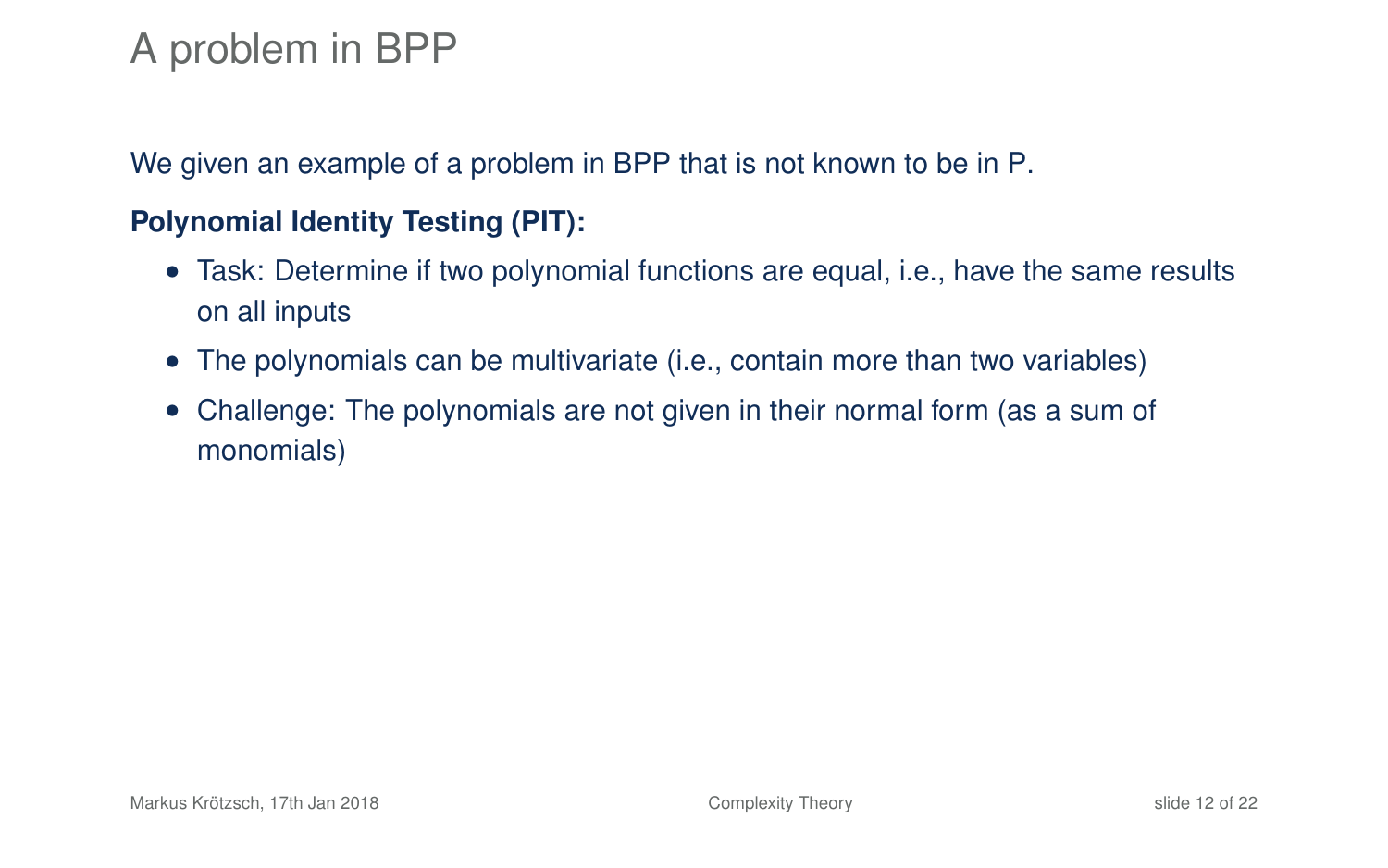We given an example of a problem in BPP that is not known to be in P.

### **Polynomial Identity Testing (PIT):**

- Task: Determine if two polynomial functions are equal, i.e., have the same results on all inputs
- The polynomials can be multivariate (i.e., contain more than two variables)
- Challenge: The polynomials are not given in their normal form (as a sum of monomials)

**Approach:** Reduce the question " $f = g$ ?" to the question " $f - g = 0$ ?" i.e., to the question if a given polynomial is equal to zero.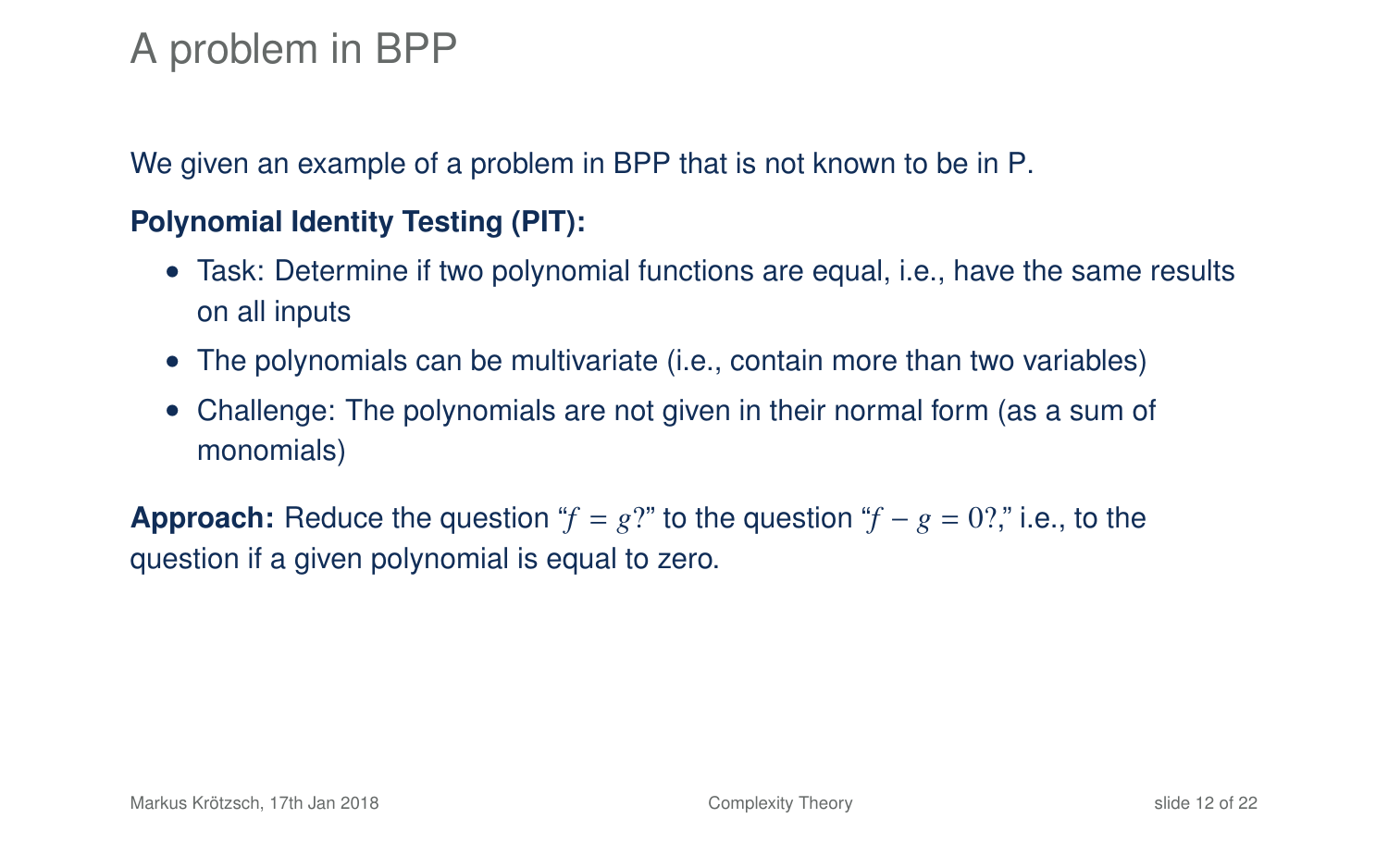We given an example of a problem in BPP that is not known to be in P.

### **Polynomial Identity Testing (PIT):**

- Task: Determine if two polynomial functions are equal, i.e., have the same results on all inputs
- The polynomials can be multivariate (i.e., contain more than two variables)
- Challenge: The polynomials are not given in their normal form (as a sum of monomials)

**Approach:** Reduce the question " $f = g$ ?" to the question " $f - g = 0$ ?" i.e., to the question if a given polynomial is equal to zero.

**Example 22.3:** We may ask if  $(x + y)(x - y)$  equals  $x^2 - y^2$ . To answer this, we can test if the polynomial function  $(x + y)(x - y) - (x^2 - y^2)$  equals zero.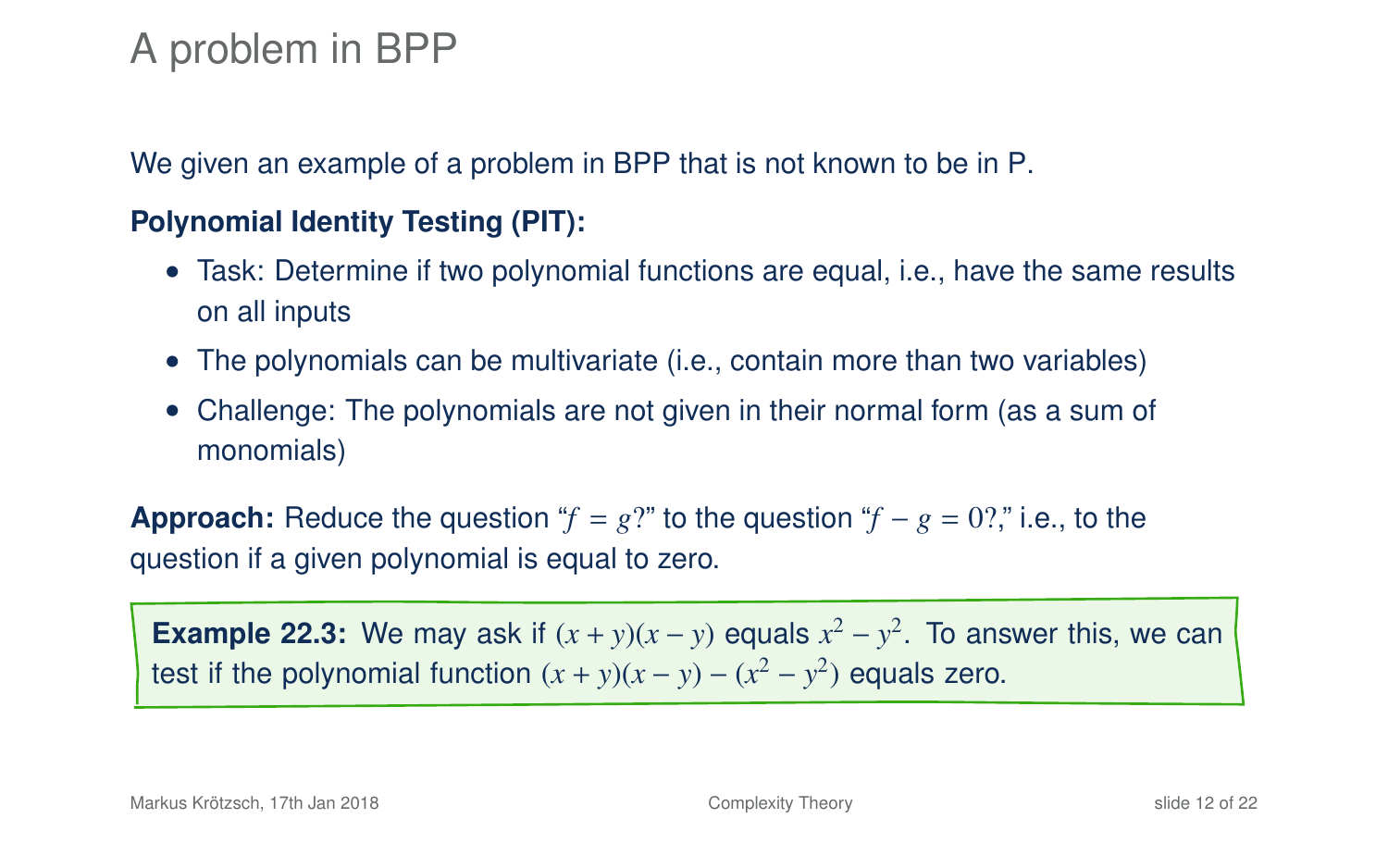### Algebraic circuits and **Z**ero**P**

The representation we assume for polynomials in PIT are algebraic circuits:

- Algebraic circuits are like Boolean circuits but operate on integer numbers
- Gates perform arithmetic operations  $+$ ,  $-$ , and  $\times$ , or have constant output 1
- There is one output

**Note:** it is easy to express the difference of the functions encoded in two algebraic circuits

> **Z**ero**P** Input: Algebraic circuit *C* Problem: Does *C* return 0 on all inputs?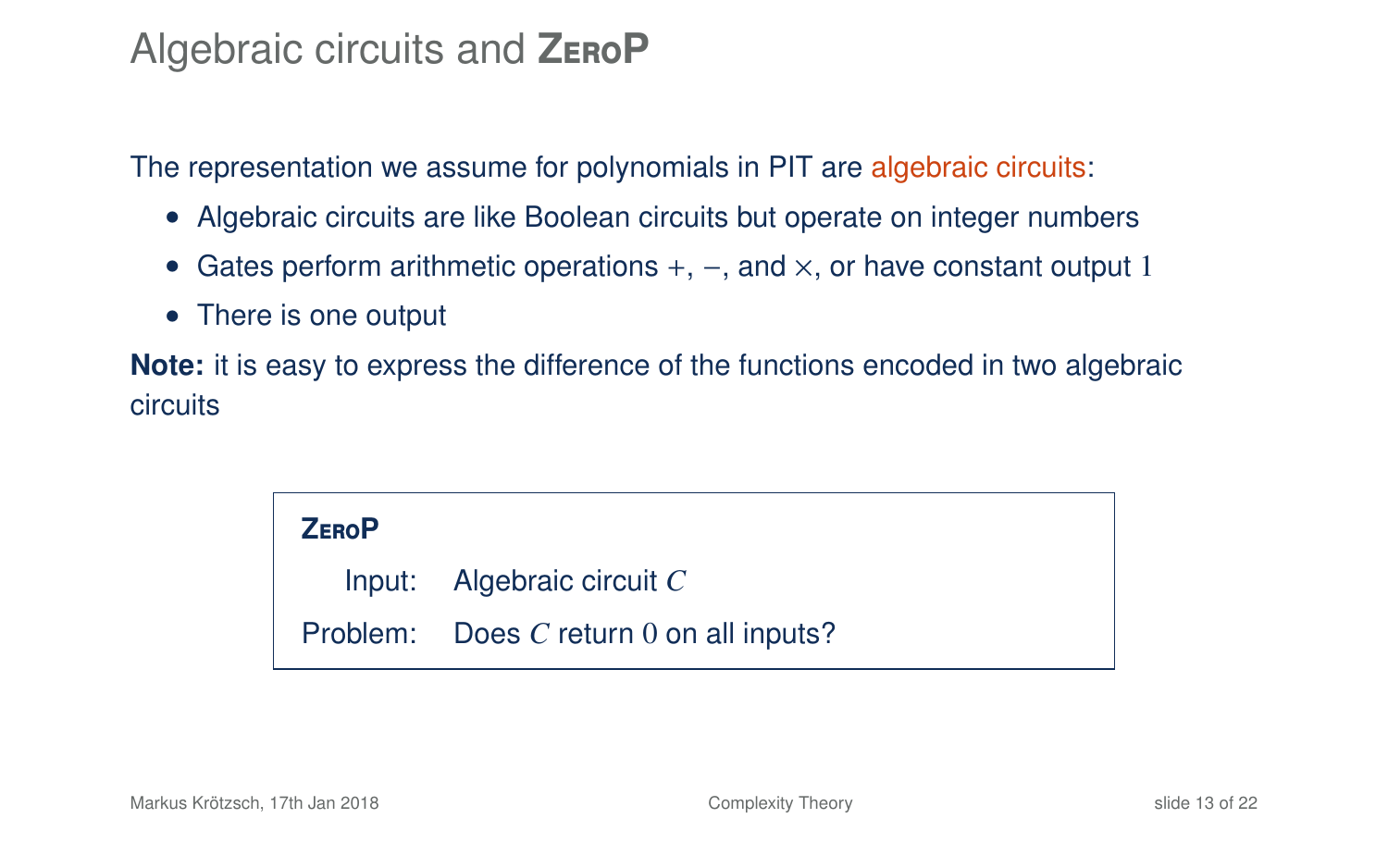### How difficult is **Z**ero**P**?

#### **Observation:**

• Algebraic circuits can encode polynomials very efficiently: a small circuit can express a polynomial that is large when written in the usual form

**Example 22.4:** It is easy to find a circuit of size 2*k* for  $\prod_{i=1}^{k}(x_i + y_i)$  (assuming binary fan-in for multiplication gates), but writing this function as a sum of monomials requires  $2^k$  monomials of the form  $z_1 \cdot z_2 \cdots z_k$  where  $z_i \in \{x_i, y_i\}$ .

• Nevertheless, the output of a circuit is easy to compute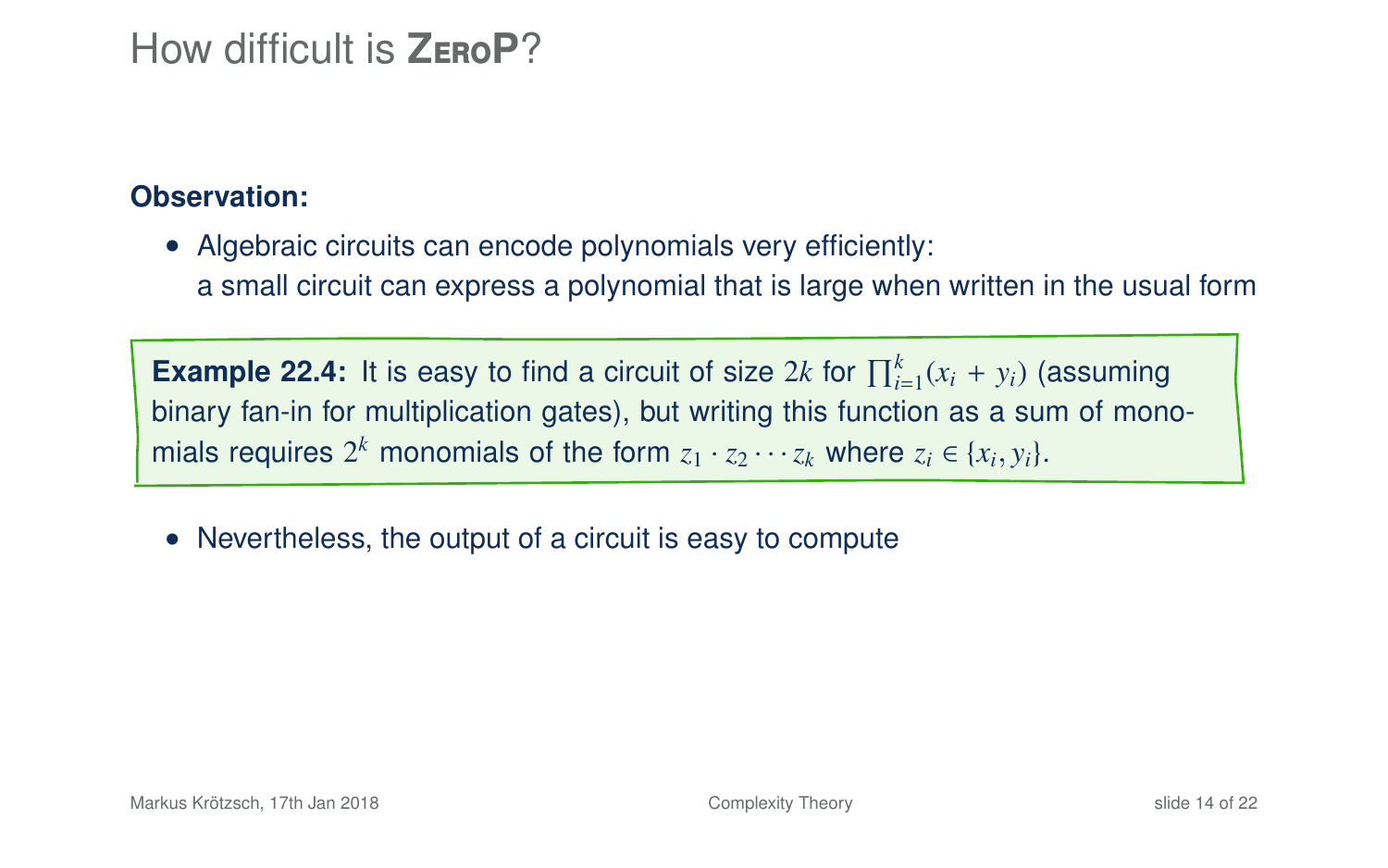### How difficult is **Z**ero**P**?

#### **Observation:**

• Algebraic circuits can encode polynomials very efficiently: a small circuit can express a polynomial that is large when written in the usual form

**Example 22.4:** It is easy to find a circuit of size 2*k* for  $\prod_{i=1}^{k}(x_i + y_i)$  (assuming binary fan-in for multiplication gates), but writing this function as a sum of monomials requires  $2^k$  monomials of the form  $z_1 \cdot z_2 \cdots z_k$  where  $z_i \in \{x_i, y_i\}$ .

• Nevertheless, the output of a circuit is easy to compute

**Surprisingly (?):** There is an efficient probabilistic algorithm for **Z**ero**P**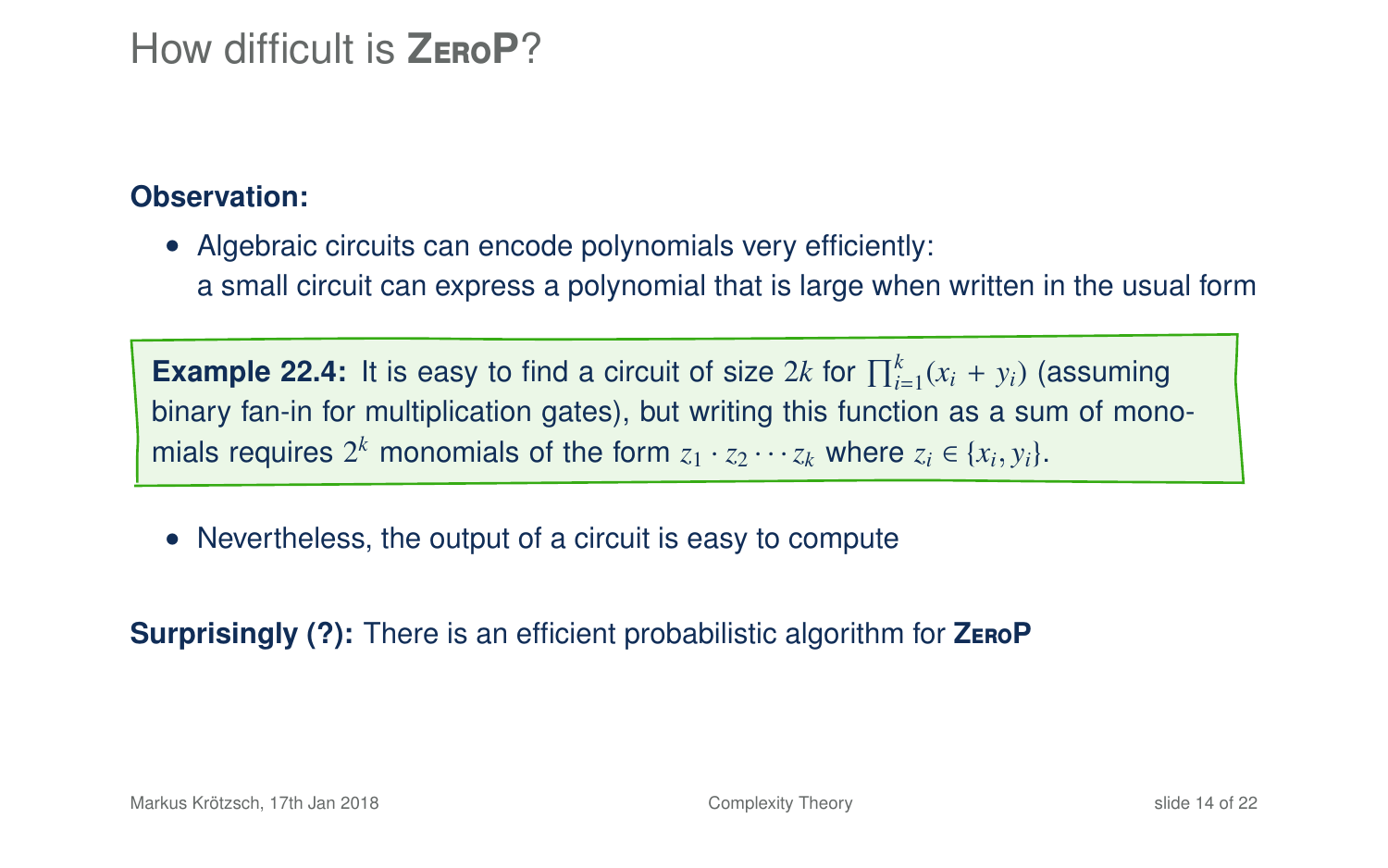How frequently do non-zero polynomials compute zero?

The total degree of a (multivariate) monomial is the sum of the degrees of all of its variables, and the total degree of a polynomial is the maximal degree of its monomials.

The following property is the key to showing **Z**ero**P** ∈ BPP:

**Lemma 22.5 (Schwartz-Zippel Lemma):** Consider a non-zero multivariate polynomial  $p(x_1, \ldots, x_m)$  of total degree  $\leq d$ , and a finite set *S* of integers. If  $a_1, \ldots, a_m$ are chosen randomly (with replacement) from *S*, then

$$
\Pr\left[p(a_1,\ldots,a_m)=0\right]\leq \frac{d}{|S|}
$$

**Proof:** See Exercise.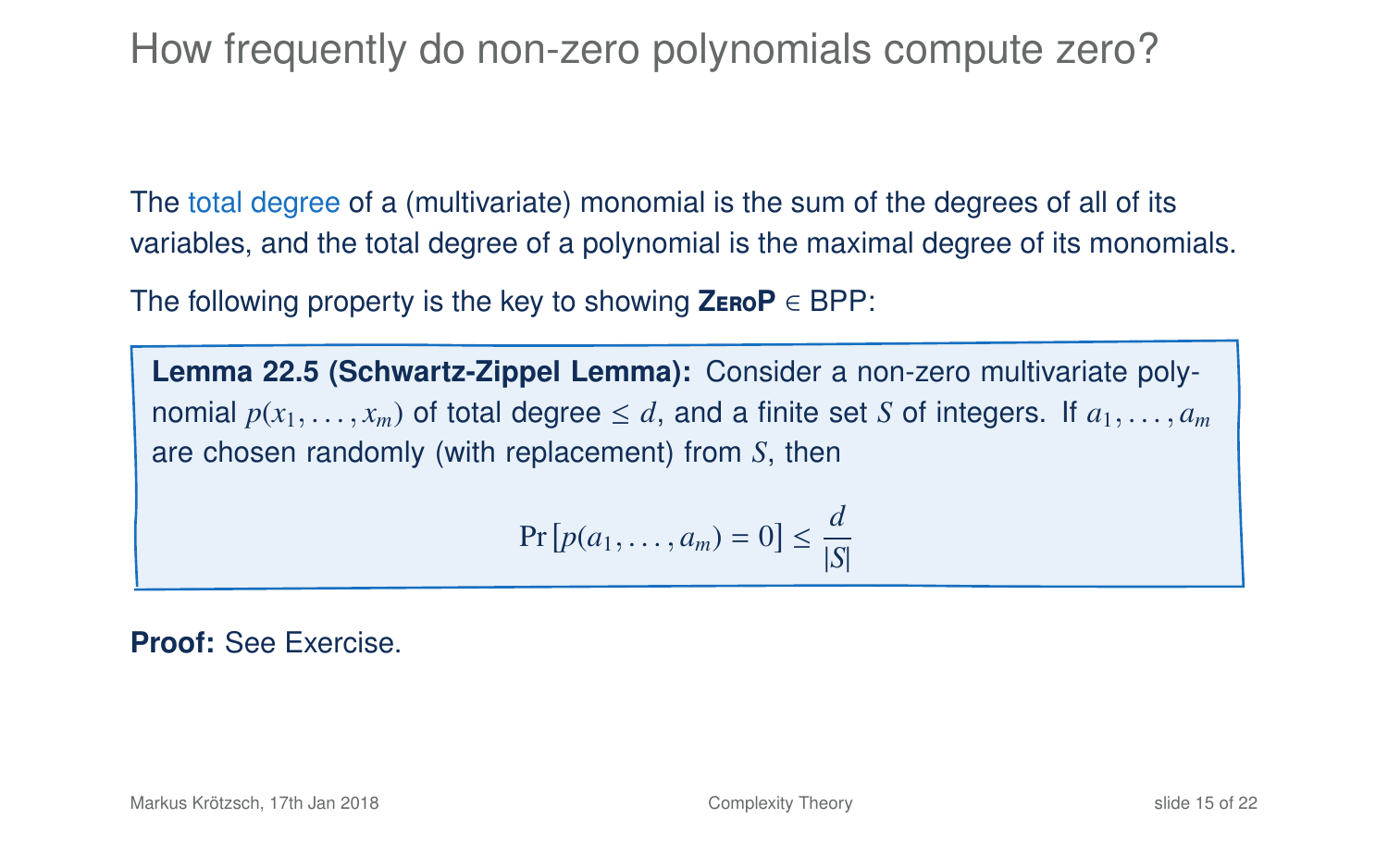By Schwartz-Zippel, we just need to randomly sample numbers from a large enough set *S* to find a non-zero value with high probability, namely  $1 - \frac{d}{|\mathcal{S}|}$ .

What is the degree *d* of a polynomial encoded in an algebraic circuit?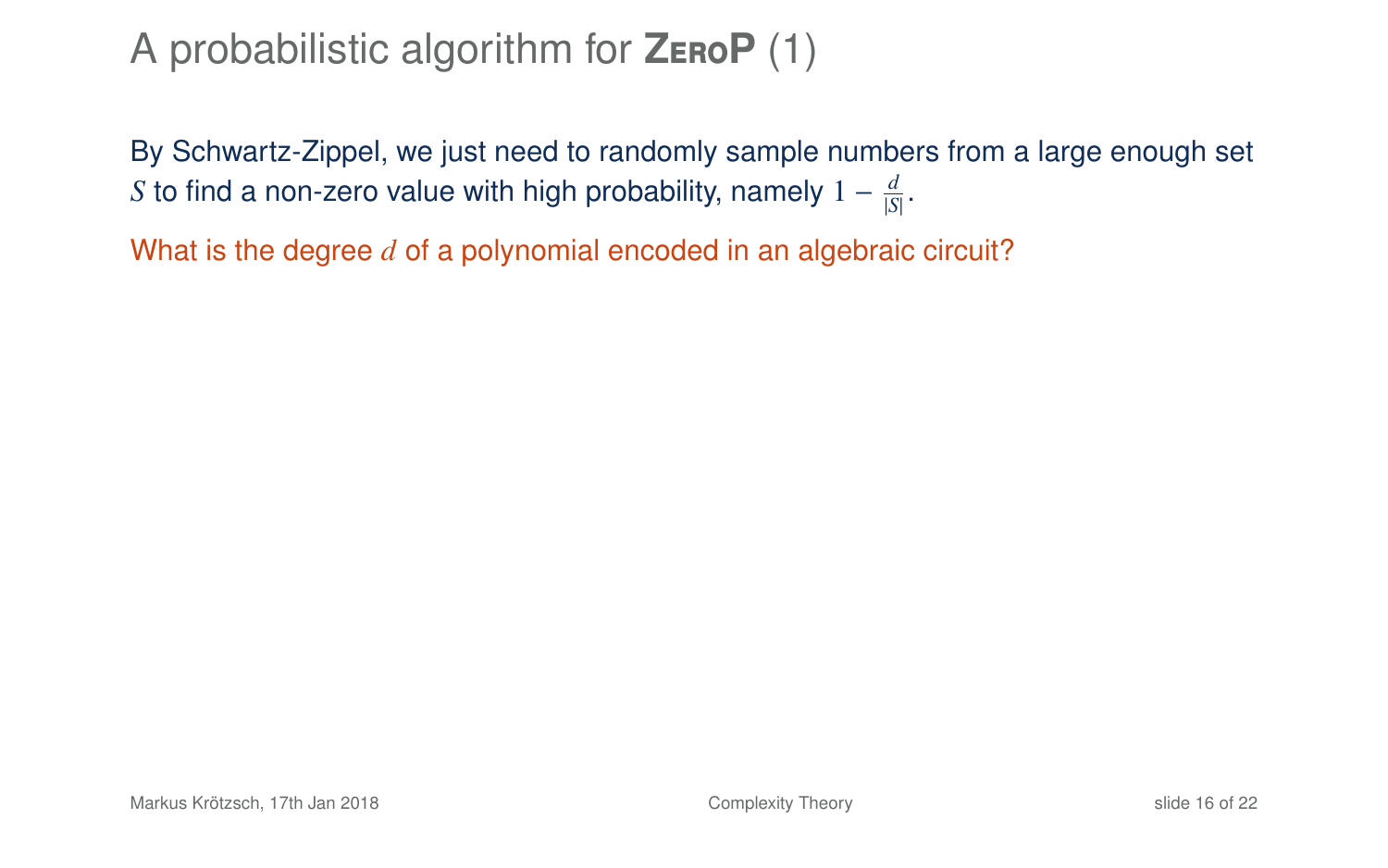By Schwartz-Zippel, we just need to randomly sample numbers from a large enough set *S* to find a non-zero value with high probability, namely  $1 - \frac{d}{|\mathcal{S}|}$ .

What is the degree *d* of a polynomial encoded in an algebraic circuit? A circuit of size *n* can compute degrees of at most 2 *n* .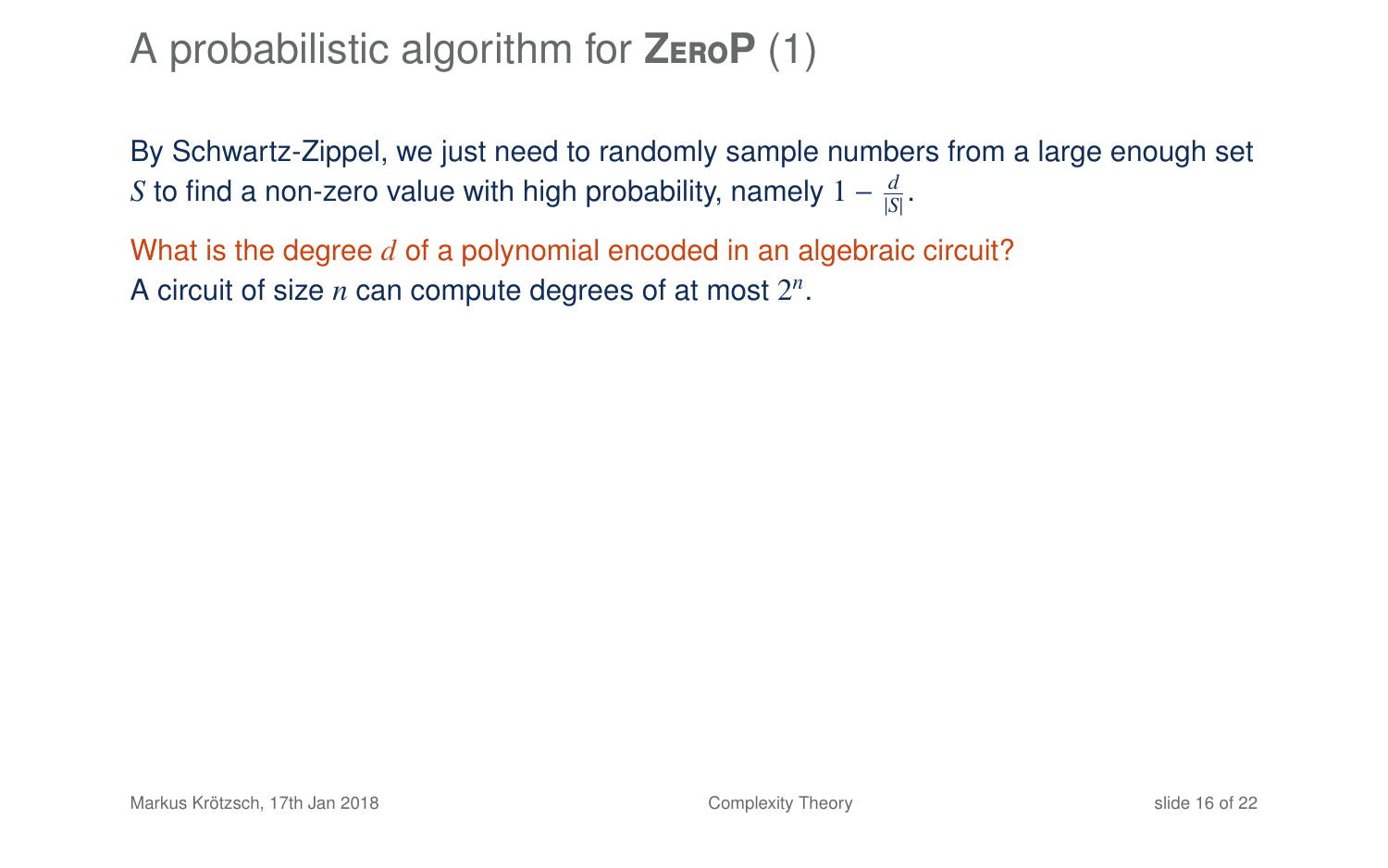By Schwartz-Zippel, we just need to randomly sample numbers from a large enough set *S* to find a non-zero value with high probability, namely  $1 - \frac{d}{|\mathcal{S}|}$ .

What is the degree *d* of a polynomial encoded in an algebraic circuit? A circuit of size *n* can compute degrees of at most 2 *n* .

 $\sim$  for a set *S* of size 3 · 2<sup>n</sup>, we expect a non-zero value with probability  $\geq 1 - \frac{2^n}{3 \cdot 2^n} = \frac{2}{3}$ 

**Algorithm:** For a polynomial  $p(x_1, \ldots, x_m)$ 

- Randomly select  $a_1, \ldots, a_n \in \{1, \ldots, 3 \cdot 2^n\}$  (a total of  $O(n \cdot m)$  random bits)
- Evaluate the circuit to compute  $p(a_1, \ldots, a_m)$
- Accept if  $p(a_1, \ldots, a_m) = 0$  and reject otherwise.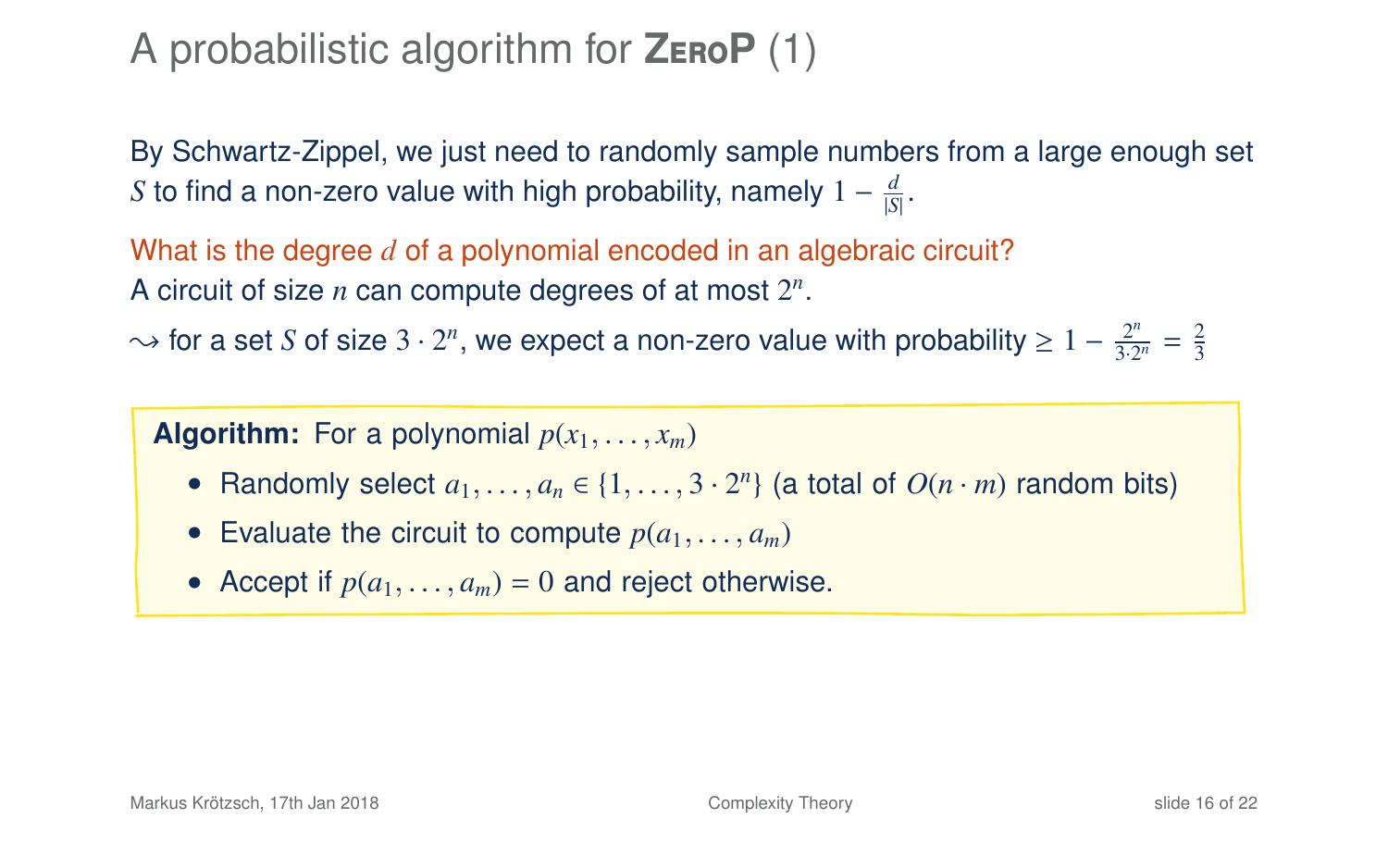By Schwartz-Zippel, we just need to randomly sample numbers from a large enough set *S* to find a non-zero value with high probability, namely  $1 - \frac{d}{|\mathcal{S}|}$ .

What is the degree *d* of a polynomial encoded in an algebraic circuit? A circuit of size *n* can compute degrees of at most 2 *n* .

 $\sim$  for a set *S* of size 3 · 2<sup>n</sup>, we expect a non-zero value with probability  $\geq 1 - \frac{2^n}{3 \cdot 2^n} = \frac{2}{3}$ 

**Algorithm:** For a polynomial  $p(x_1, \ldots, x_m)$ 

- Randomly select  $a_1, \ldots, a_n \in \{1, \ldots, 3 \cdot 2^n\}$  (a total of  $O(n \cdot m)$  random bits)
- Evaluate the circuit to compute  $p(a_1, \ldots, a_m)$
- Accept if  $p(a_1, \ldots, a_m) = 0$  and reject otherwise.

**Analysis:** If  $p \in \mathsf{ZeroP}$ , the algorithm will always accept. Otherwise, if  $p \notin \mathsf{ZeroP}$ , it will reject with probability  $\geq \frac{2}{3}$ .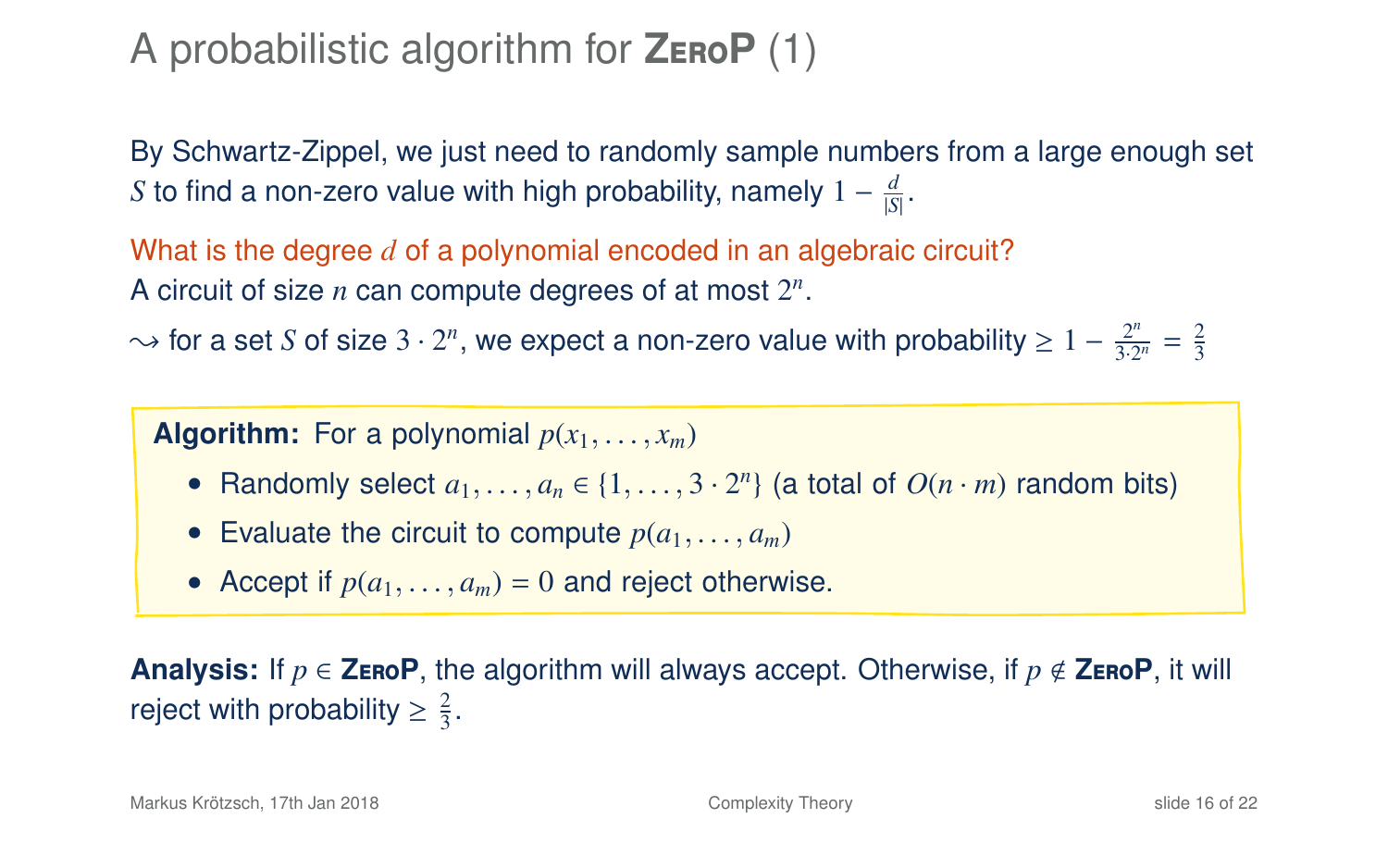Did we show **Z**ero**P** ∈ BPP?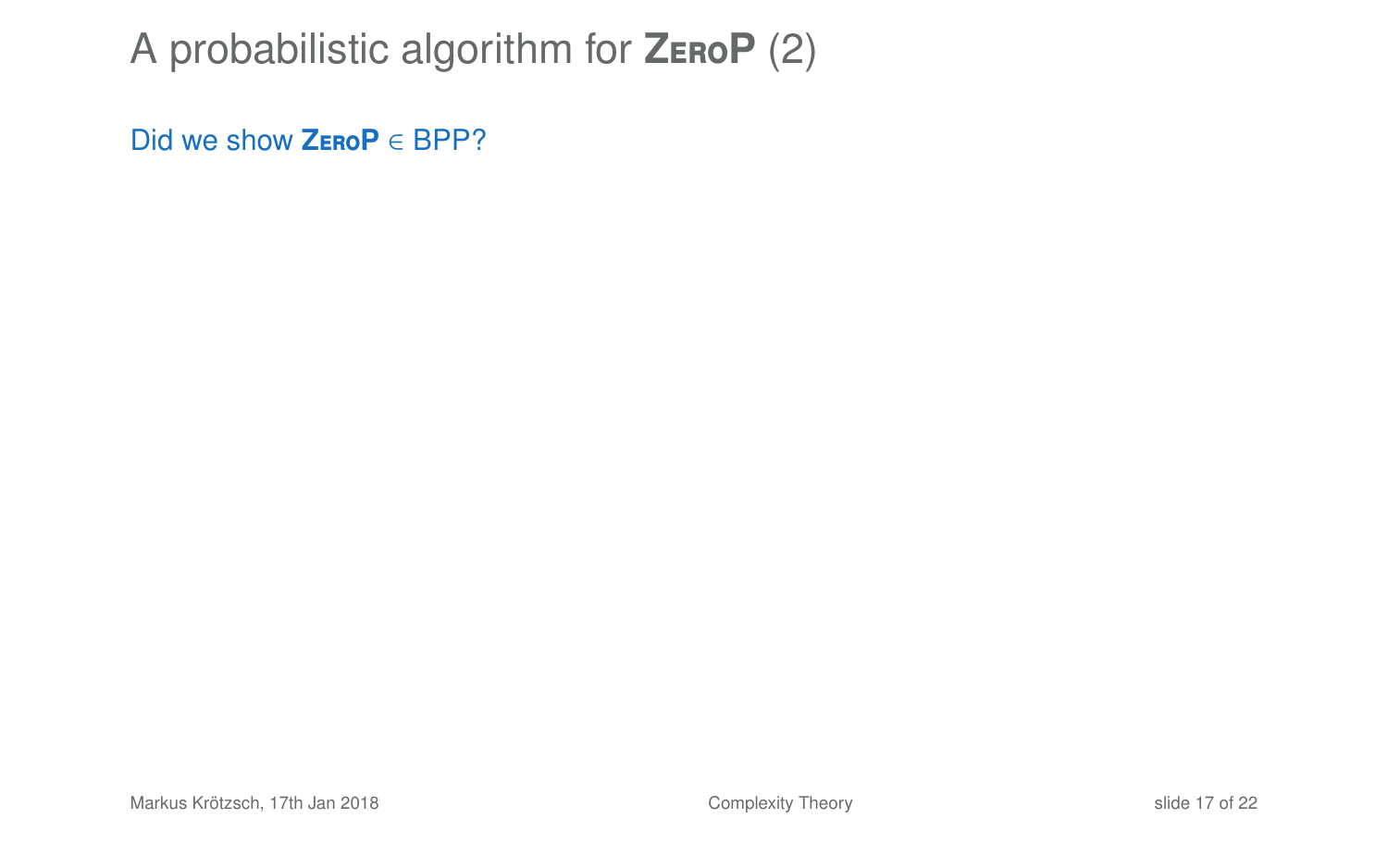Did we show **Z**ero**P** ∈ BPP?

There is a problem with our algorithm:

- $\bullet$  We can sample the numbers  $a_i$  in polynomial time (polynomial number of bits)
- $\bullet$  But if the degree of the polynomial is as high as  $2^n$ , then the output can be as high as  $(3 \cdot 2^n)^{2^n}$ , requiring  $O(2^n)$  bits to store!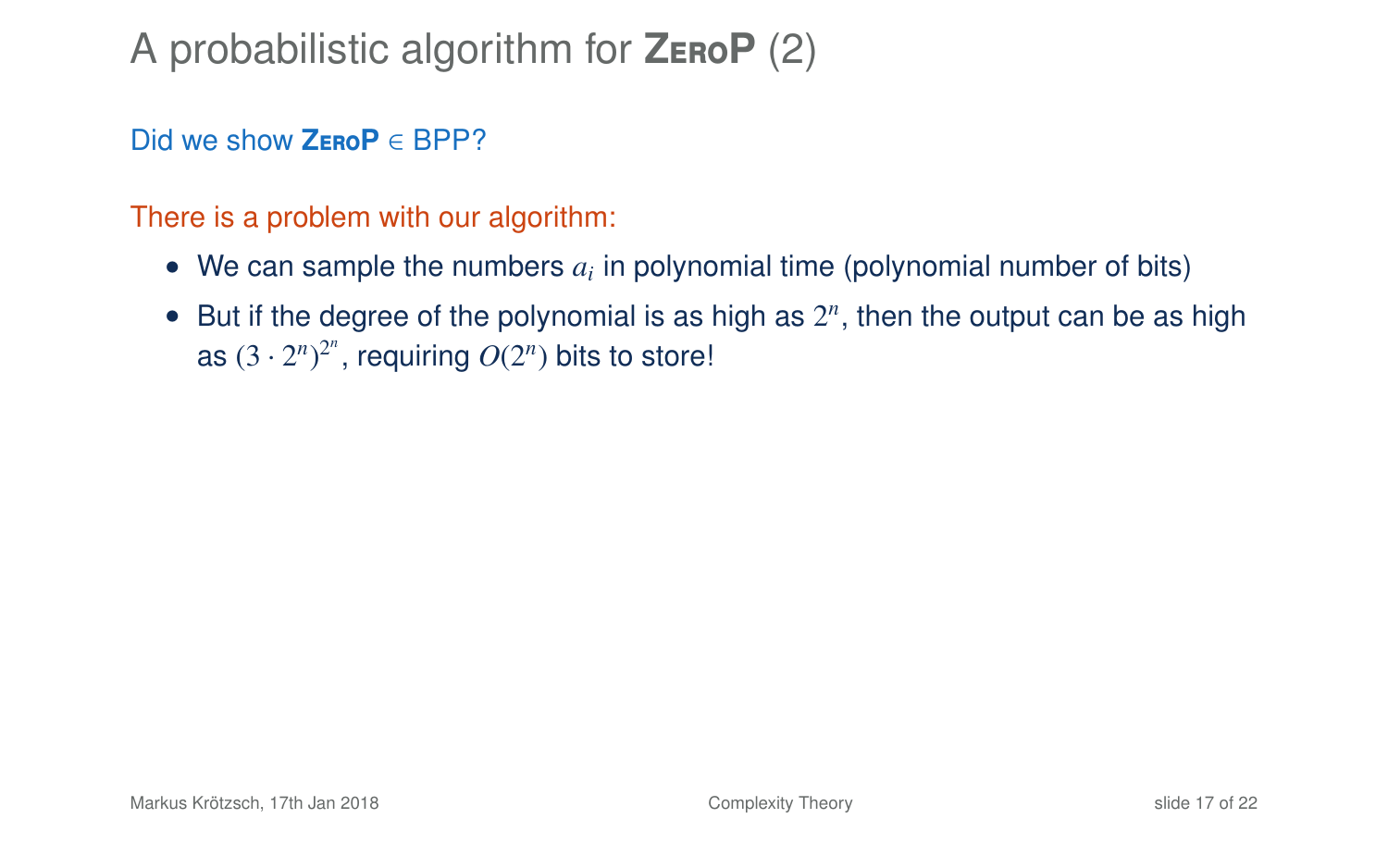Did we show **Z**ero**P** ∈ BPP?

There is a problem with our algorithm:

- $\bullet$  We can sample the numbers  $a_i$  in polynomial time (polynomial number of bits)
- $\bullet$  But if the degree of the polynomial is as high as  $2^n$ , then the output can be as high as  $(3 \cdot 2^n)^{2^n}$ , requiring  $O(2^n)$  bits to store!

One can solve this problem as follows:

**Algorithm:** For a polynomial  $p(x_1, \ldots, x_m)$ 

- Randomly select a number  $k \in \{1, \ldots, 2^{2n}\}\$
- Randomly select  $a_1, \ldots, a_n \in \{1, \ldots, 3 \cdot 2^n\}$  (a total of  $O(n \cdot m)$  random bits)
- Evaluate the circuit modulo *k* to compute  $p(a_1, \ldots, a_m) \mod k$
- Repeat this experiment for 4*n* times and accept if and only if the outcome is 0 in all cases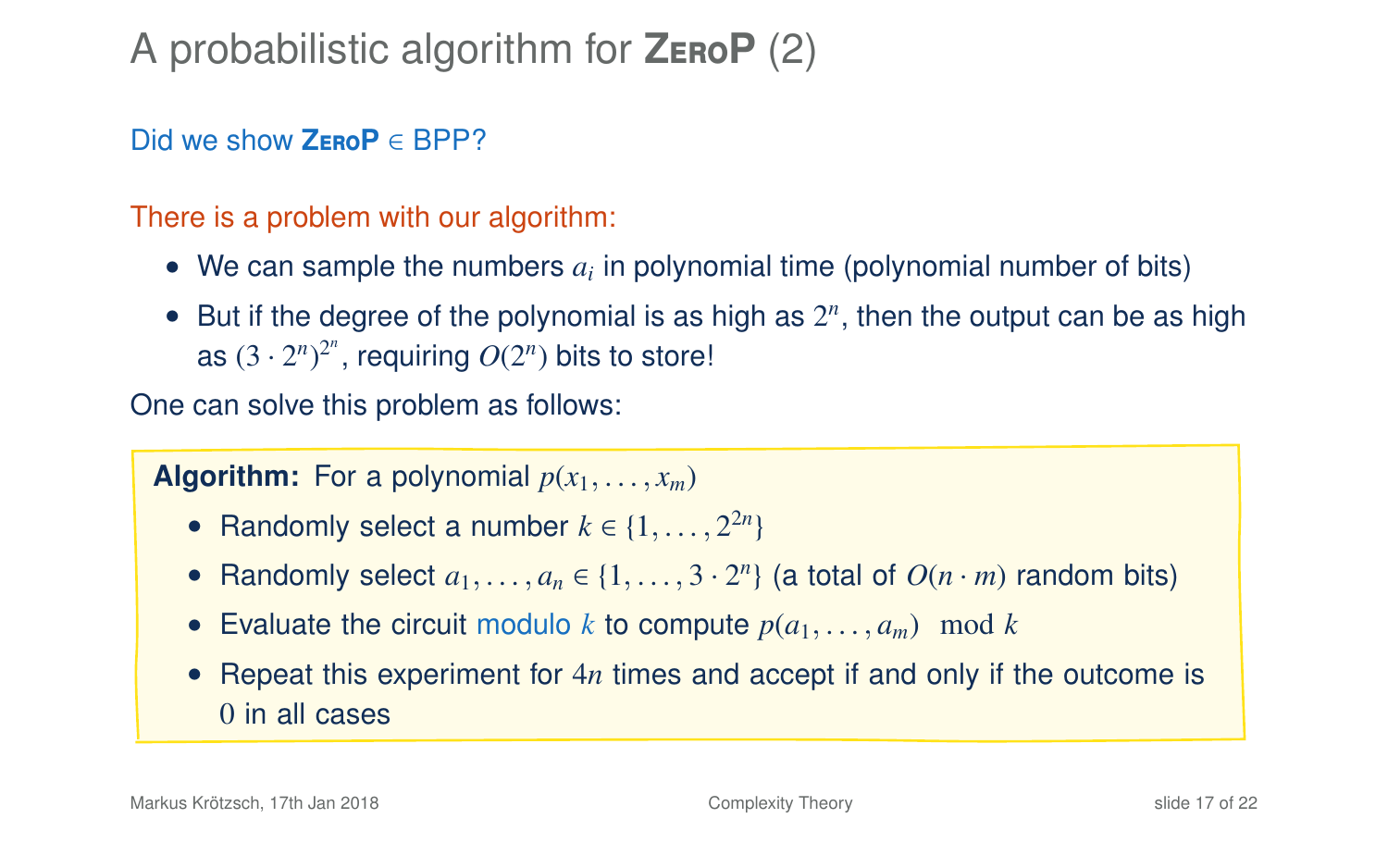# **Z**ero**P** ∈ BPP

### **Algorithm (with fingerprinting):** For a polynomial  $p(x_1, \ldots, x_m)$

- Randomly select a number  $k \in \{1, \ldots, 2^{2n}\}\$
- Randomly select  $a_1, \ldots, a_n \in \{1, \ldots, 3 \cdot 2^n\}$  (a total of  $O(n \cdot m)$  random bits)
- Evaluate the circuit modulo *k* to compute  $p(a_1, \ldots, a_m) \mod k$
- Repeat this experiment for 4*n* times and accept if and only if the outcome is 0 in all cases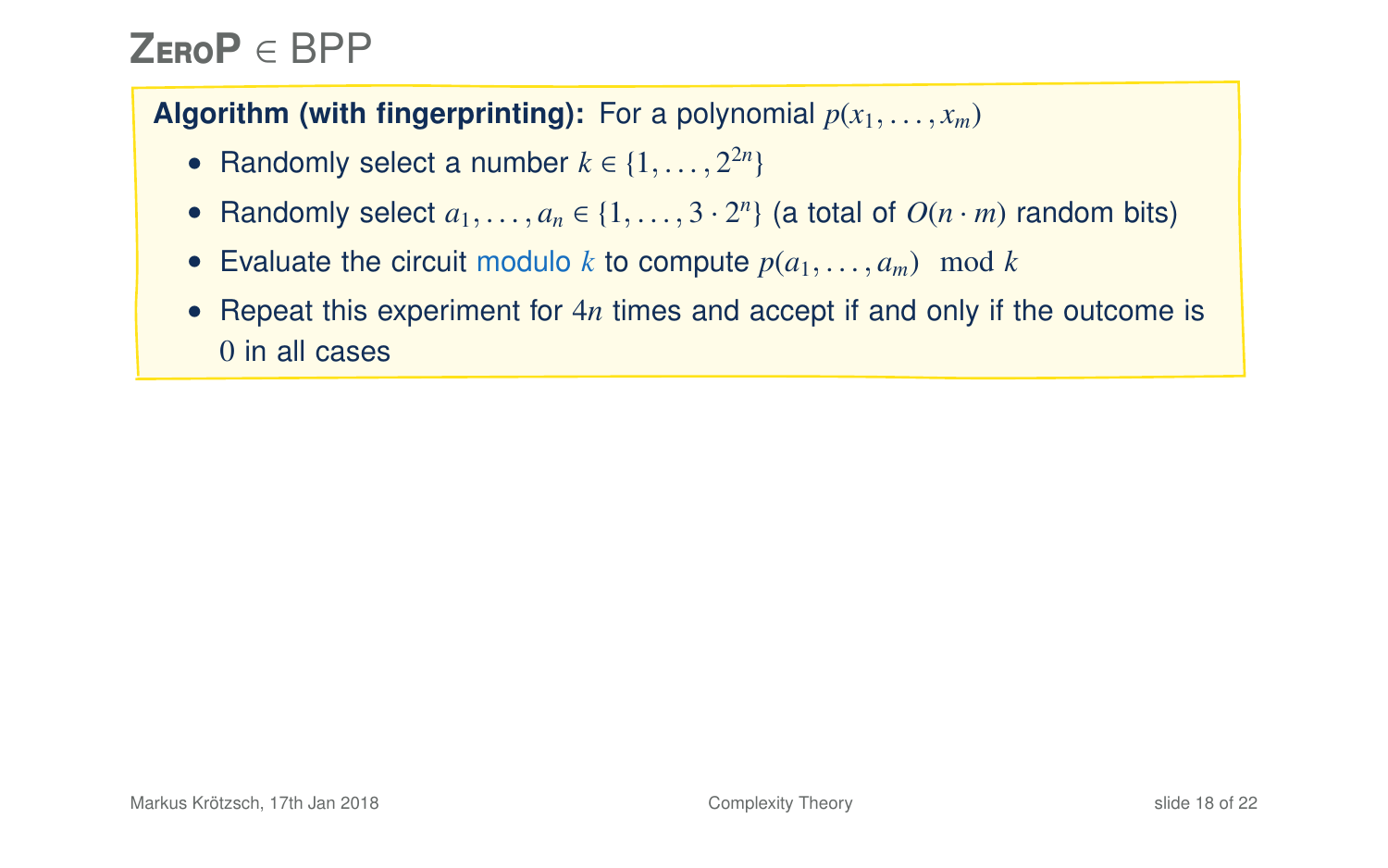# **Z**ero**P** ∈ BPP

### **Algorithm (with fingerprinting):** For a polynomial  $p(x_1, \ldots, x_m)$

- Randomly select a number  $k \in \{1, \ldots, 2^{2n}\}\$
- Randomly select  $a_1, \ldots, a_n \in \{1, \ldots, 3 \cdot 2^n\}$  (a total of  $O(n \cdot m)$  random bits)
- Evaluate the circuit modulo *k* to compute  $p(a_1, \ldots, a_m)$  mod *k*
- Repeat this experiment for 4*n* times and accept if and only if the outcome is 0 in all cases

#### **Analysis:** (additional details in Arora & Barak, Section 7.2.3)

- If  $p(a_1, \ldots, a_m) = 0$  then  $p(a_1, \ldots, a_m) = 0 \mod k$ , so the algorithm surely accepts
- If  $p(a_1, \ldots, a_m) \neq 0$  then  $p(a_1, \ldots, a_m) \neq 0 \mod k$  if *k* does not divide  $p(a_1, \ldots, a_m)$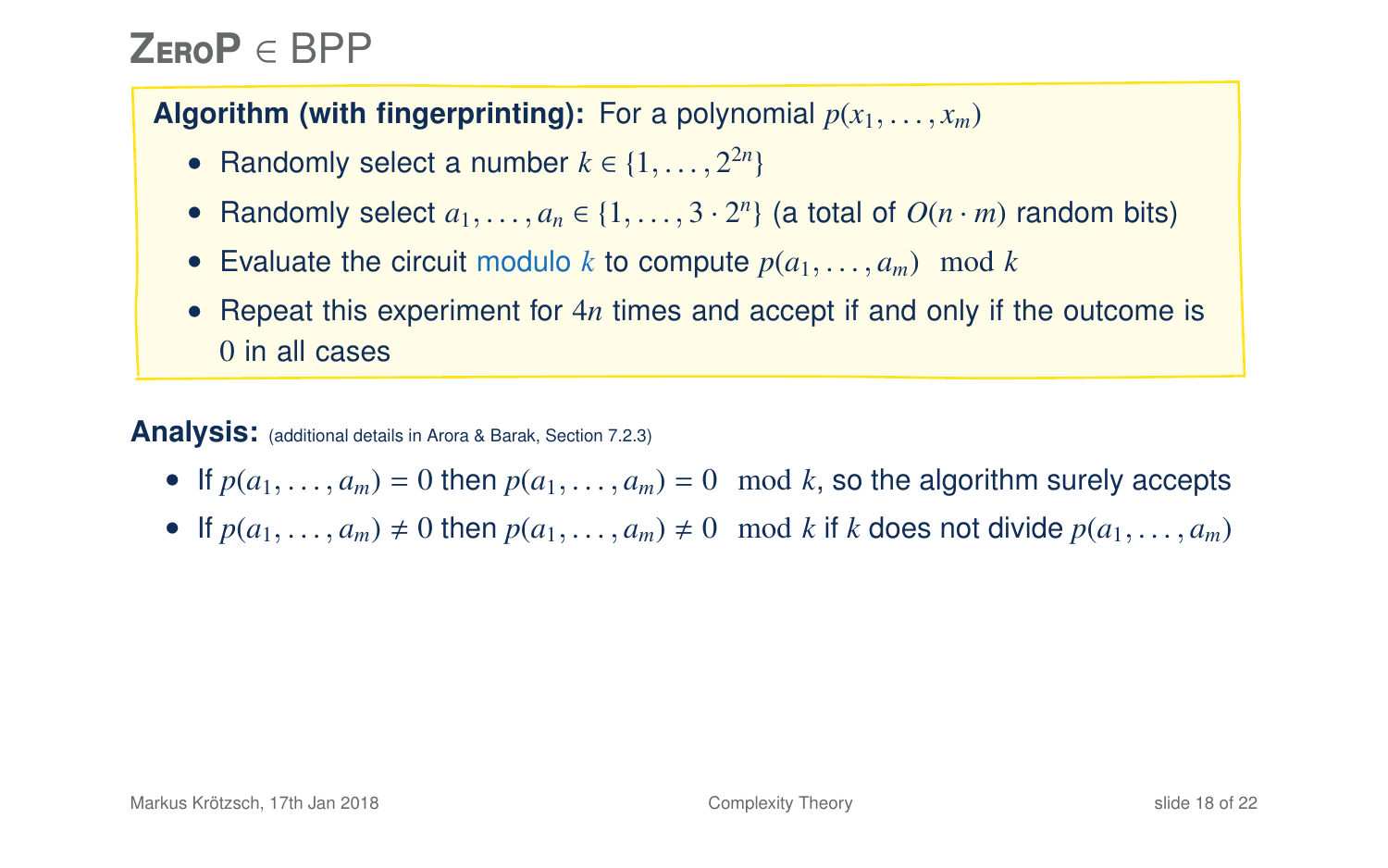# **Z**ero**P** ∈ BPP

### **Algorithm (with fingerprinting):** For a polynomial  $p(x_1, \ldots, x_m)$

- Randomly select a number  $k \in \{1, \ldots, 2^{2n}\}\$
- Randomly select  $a_1, \ldots, a_n \in \{1, \ldots, 3 \cdot 2^n\}$  (a total of  $O(n \cdot m)$  random bits)
- Evaluate the circuit modulo *k* to compute  $p(a_1, \ldots, a_m)$  mod *k*
- Repeat this experiment for 4*n* times and accept if and only if the outcome is 0 in all cases

#### **Analysis:** (additional details in Arora & Barak, Section 7.2.3)

- If  $p(a_1, \ldots, a_m) = 0$  then  $p(a_1, \ldots, a_m) = 0 \mod k$ , so the algorithm surely accepts
- If  $p(a_1, \ldots, a_m) \neq 0$  then  $p(a_1, \ldots, a_m) \neq 0 \mod k$  if *k* does not divide  $p(a_1, \ldots, a_m)$
- Claim: the probability of *k* dividing  $p(a_1, \ldots, a_m)$  is  $\leq \frac{1}{4n}$ . Proof sketch:
	- We can restrict to cases where *k* (by random chance) is prime: for large *n*, there are at least  $\frac{2^{2n}}{2n}$  $\frac{2^{2n}}{2n}$  prime numbers  $\leq 2^{2n}$  (Prime Number Theorem)
	- $-$  A number has only logarithmically many prime factors  $(O(n \cdot 2^n))$  in our case)
	- $−$  One can estimate that *k* with probability  $\geq \frac{1}{4n}$  is a prime number that is not among the prime factors of  $p(a_1, \ldots, a_m)$   $\Box$ <br>17th Jan 2018 **a** Complexity Theory slide 18 of 22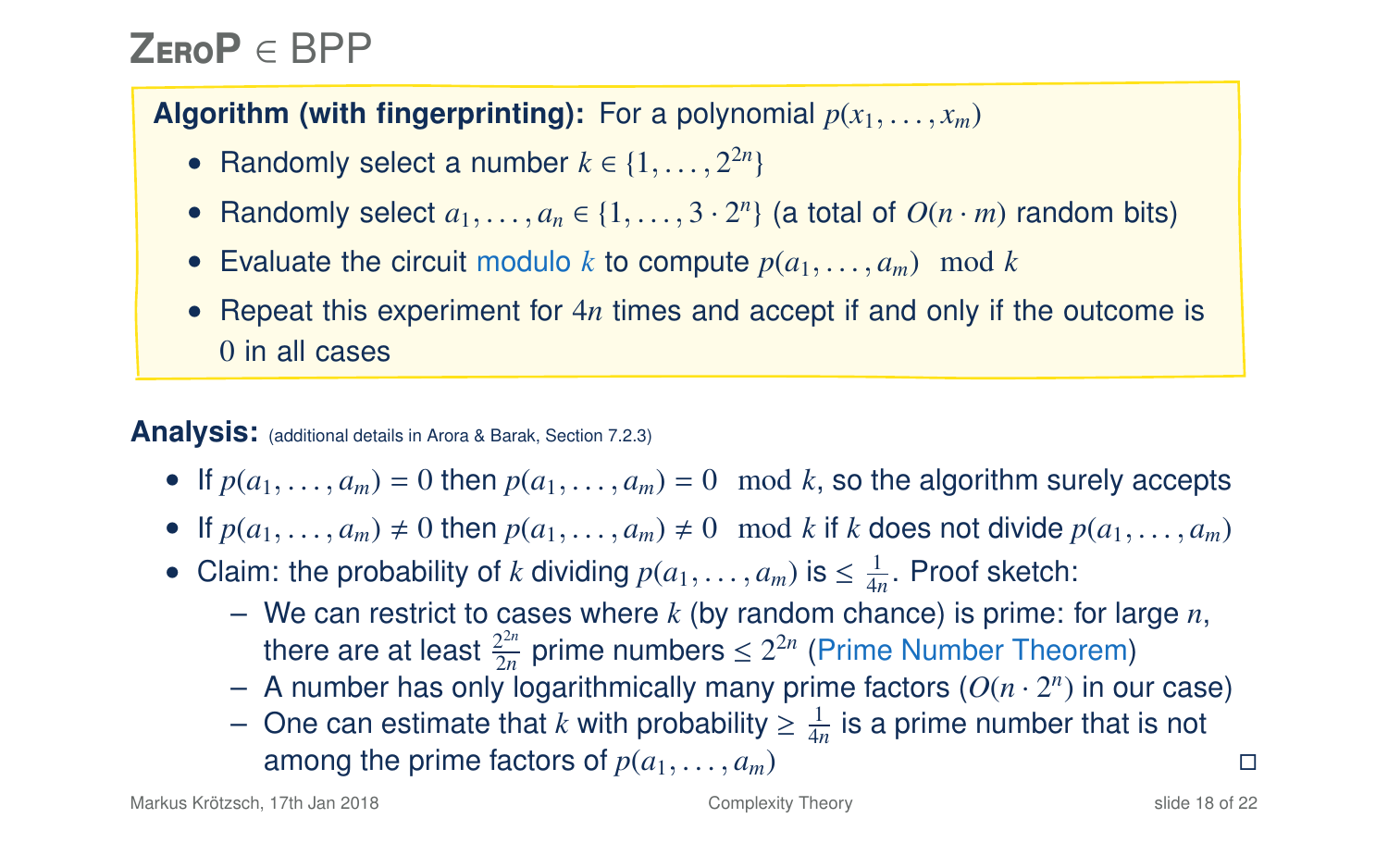### Further problems in BPP

#### **Other algorithms in BPP include:**

- Testing for perfect matching in a bipartite graph
	- Can be reduced to checking if a variable matrix has non-zero determinant
	- Similar to **Z**ero**P**, one can use the Schwartz-Zippel here
- Primality testing (**P**rimes)
	- A classical probabilistic algorithm discovered in the 1970s
	- In 2002, Agrawal, Kayal, and Saxena found a deterministic polynomial algorithm
- "Monte-Carlo algorithms"
	- These are a general class of algorithms with "probably correct" output
	- BPP contains polynomial-time Monte-Carlo algorithms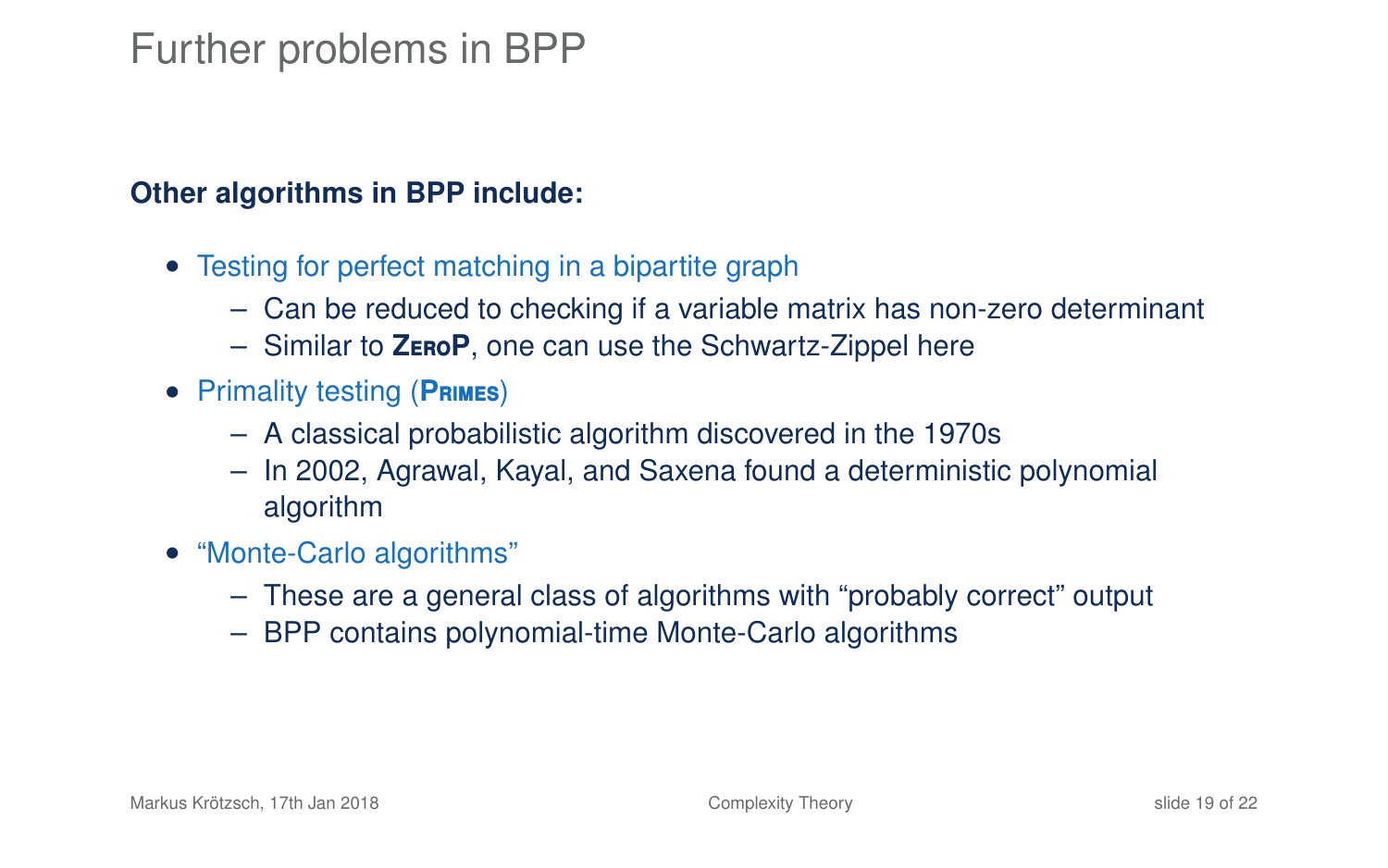### BPP-complete problems

We can define hardness for BPP with respect to polynomial many-one reductions.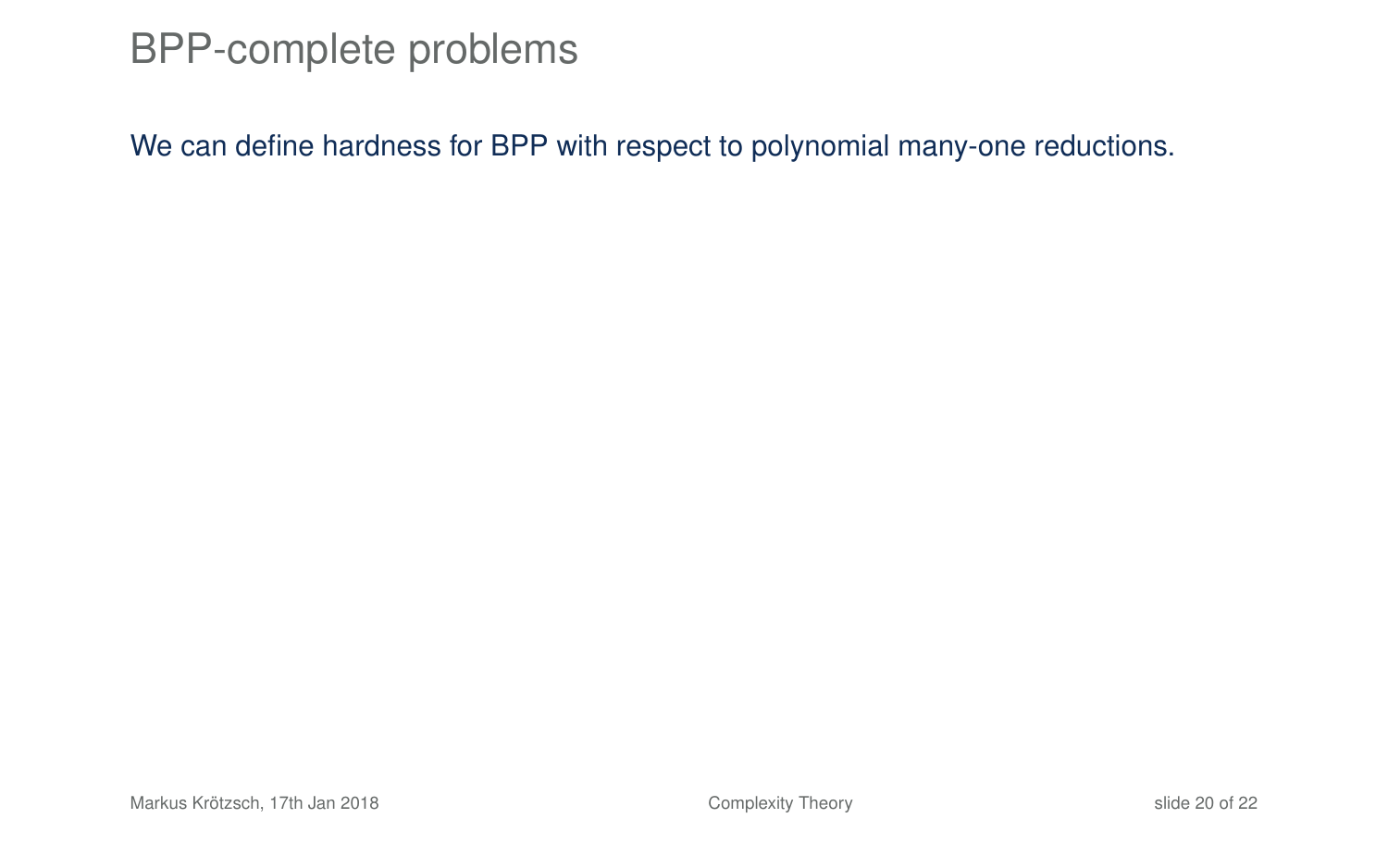## BPP-complete problems

We can define hardness for BPP with respect to polynomial many-one reductions.

However, surprisingly, no problem is known to be BPP-complete.

Why can't we simply use the word problem for BPP Turing machines?

- Accept tuples of the form  $\langle M, w, p \rangle$ , where
- M is a PTM, *w* a word, and *p* a polynomial time bound,
- if the probability that M accepts in  $p(|w|)$  steps is  $\geq \frac{2}{3}$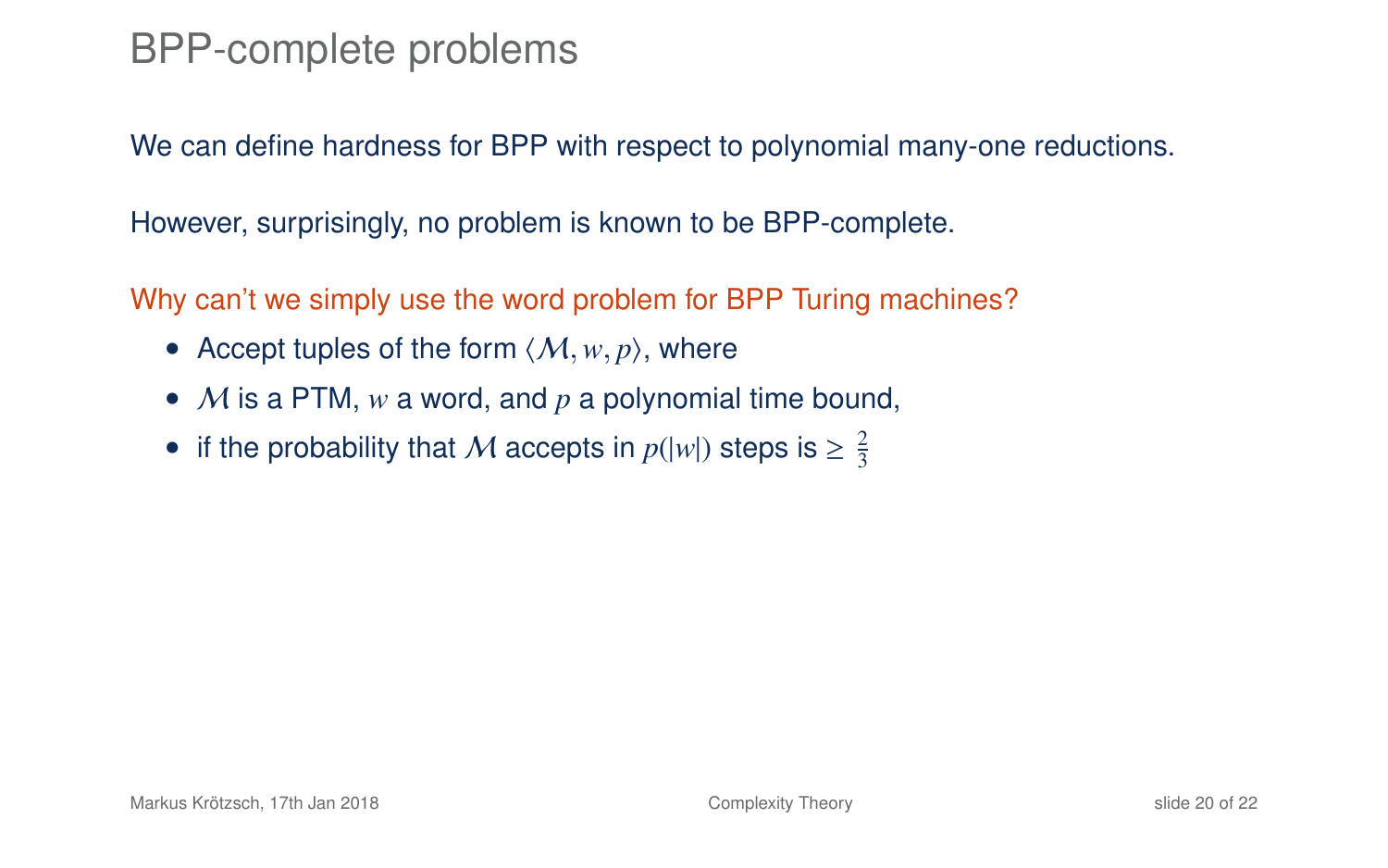### BPP-complete problems

We can define hardness for BPP with respect to polynomial many-one reductions.

However, surprisingly, no problem is known to be BPP-complete.

Why can't we simply use the word problem for BPP Turing machines?

- Accept tuples of the form  $\langle M, w, p \rangle$ , where
- M is a PTM, *w* a word, and *p* a polynomial time bound,
- if the probability that M accepts in  $p(|w|)$  steps is  $\geq \frac{2}{3}$

Because we do not know if this problem is in BPP!

- It is unclear if an algorithm exists that rejects words not in this language with probability  $\geq \frac{2}{3}$
- In particular, M might not satisfy the BPP-conditions for accepting any language the input is not really a BPP word problem in this case!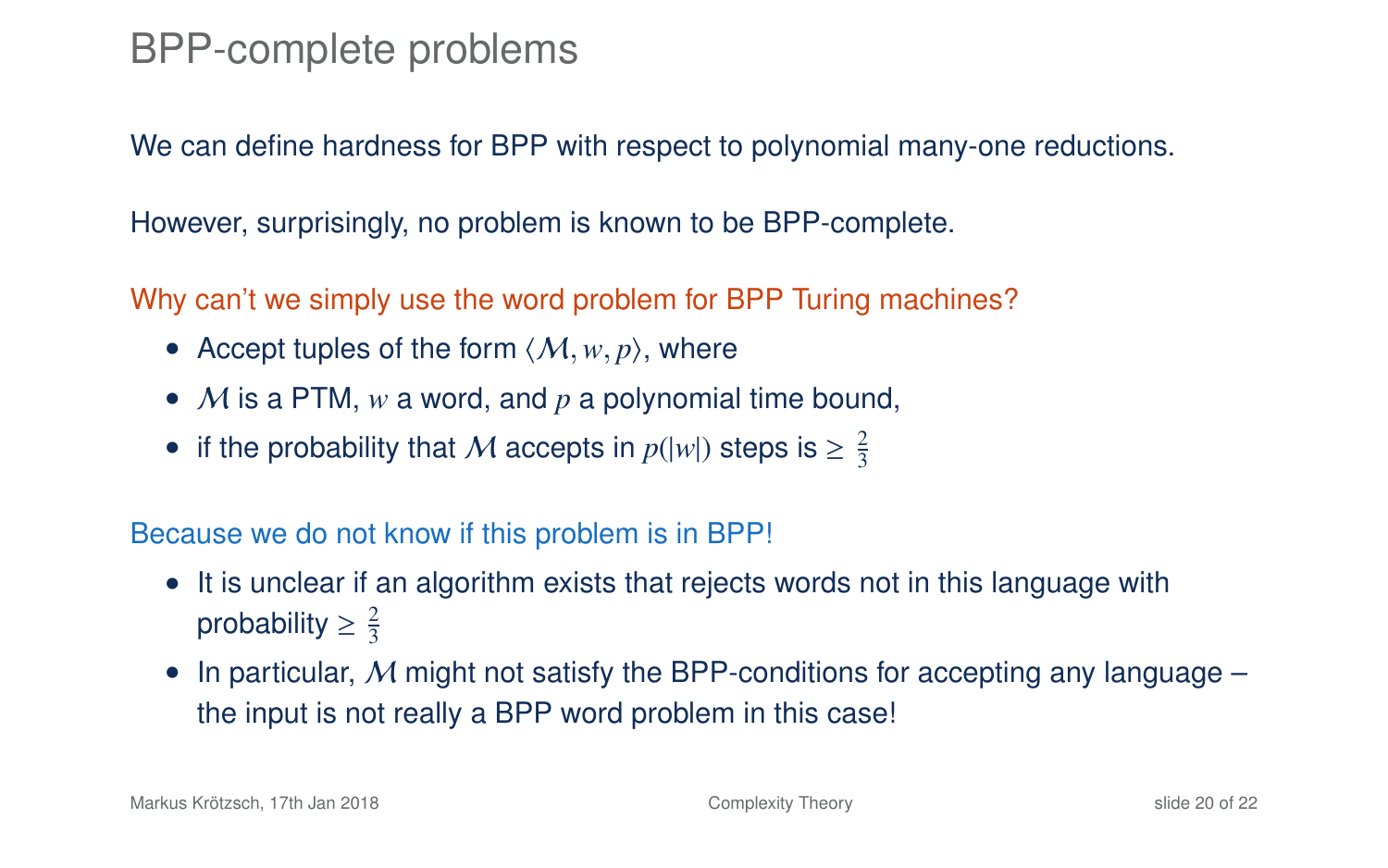### Semantic vs. syntactic classes

A better definition of the BPP word problem might be:

- Accept tuples of the form  $\langle M, w, p \rangle$ , where
- M is a PTM, *w* a word, and *p* a polynomial time bound, if
- (1) for all inputs *v*, the probability of M to accept *v* in  $p(|v|)$  steps is either  $\geq \frac{2}{3}$  or  $\leq \frac{1}{3}$ ,
- (2) the probability that M accepts in  $p(|w|)$  steps is  $\geq \frac{2}{3}$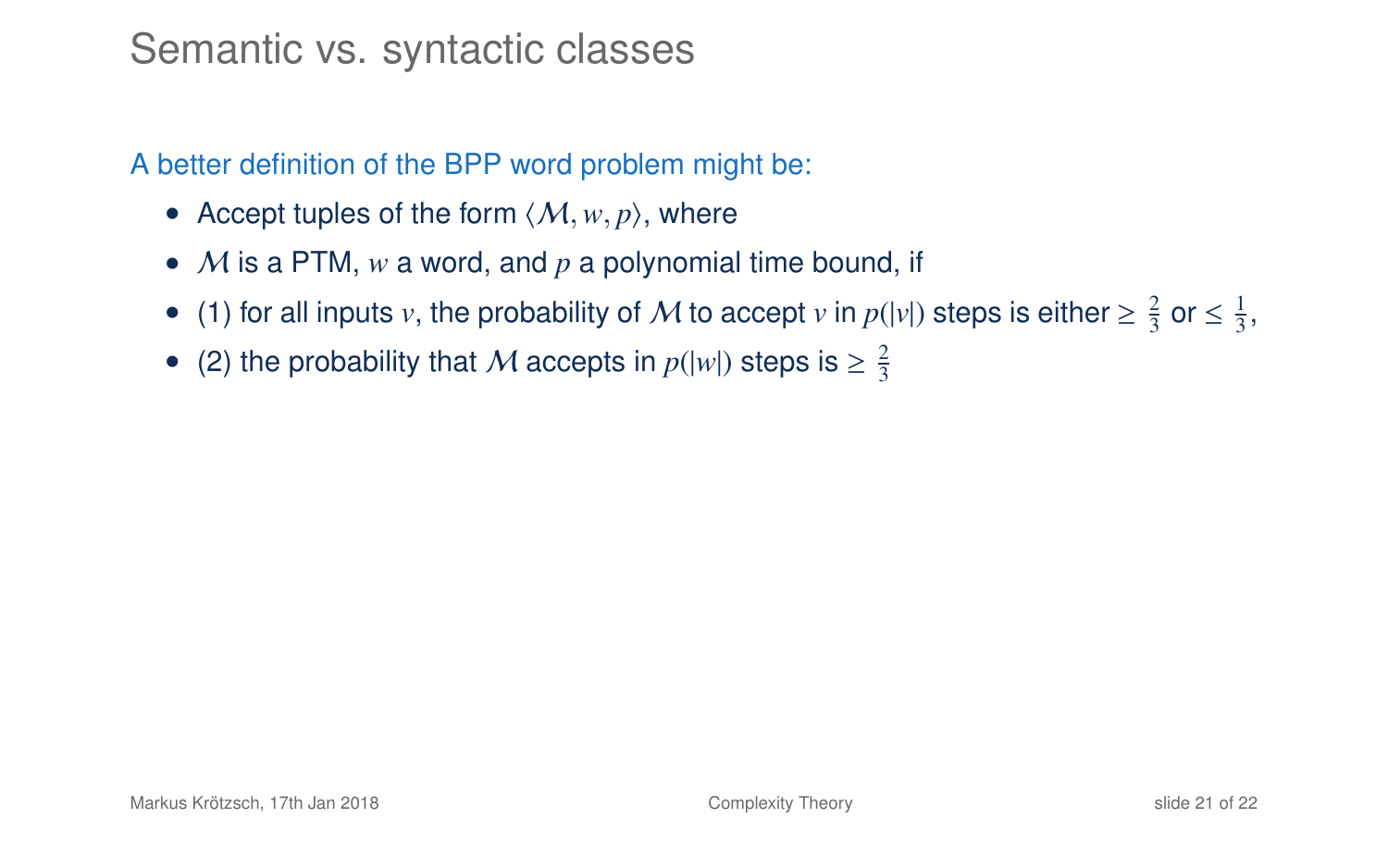### Semantic vs. syntactic classes

A better definition of the BPP word problem might be:

- Accept tuples of the form  $\langle M, w, p \rangle$ , where
- M is a PTM, *w* a word, and *p* a polynomial time bound, if
- (1) for all inputs *v*, the probability of M to accept *v* in  $p(|v|)$  steps is either  $\geq \frac{2}{3}$  or  $\leq \frac{1}{3}$ ,
- (2) the probability that M accepts in  $p(|w|)$  steps is  $\geq \frac{2}{3}$

#### Unfortunately, that's undecidable:

#### It is undecidable if a PTM  $M$  accepts any language with the BPP-conditions (1)

- The BPP acceptance conditions are "semantic" conditions, and some PTMs do not satisfy these conditions for any language
- In contrast, e.g., every NTM accepts some language; and we can effectively enumerate polytime NTMs for all languages in NP ("syntactic" condition)